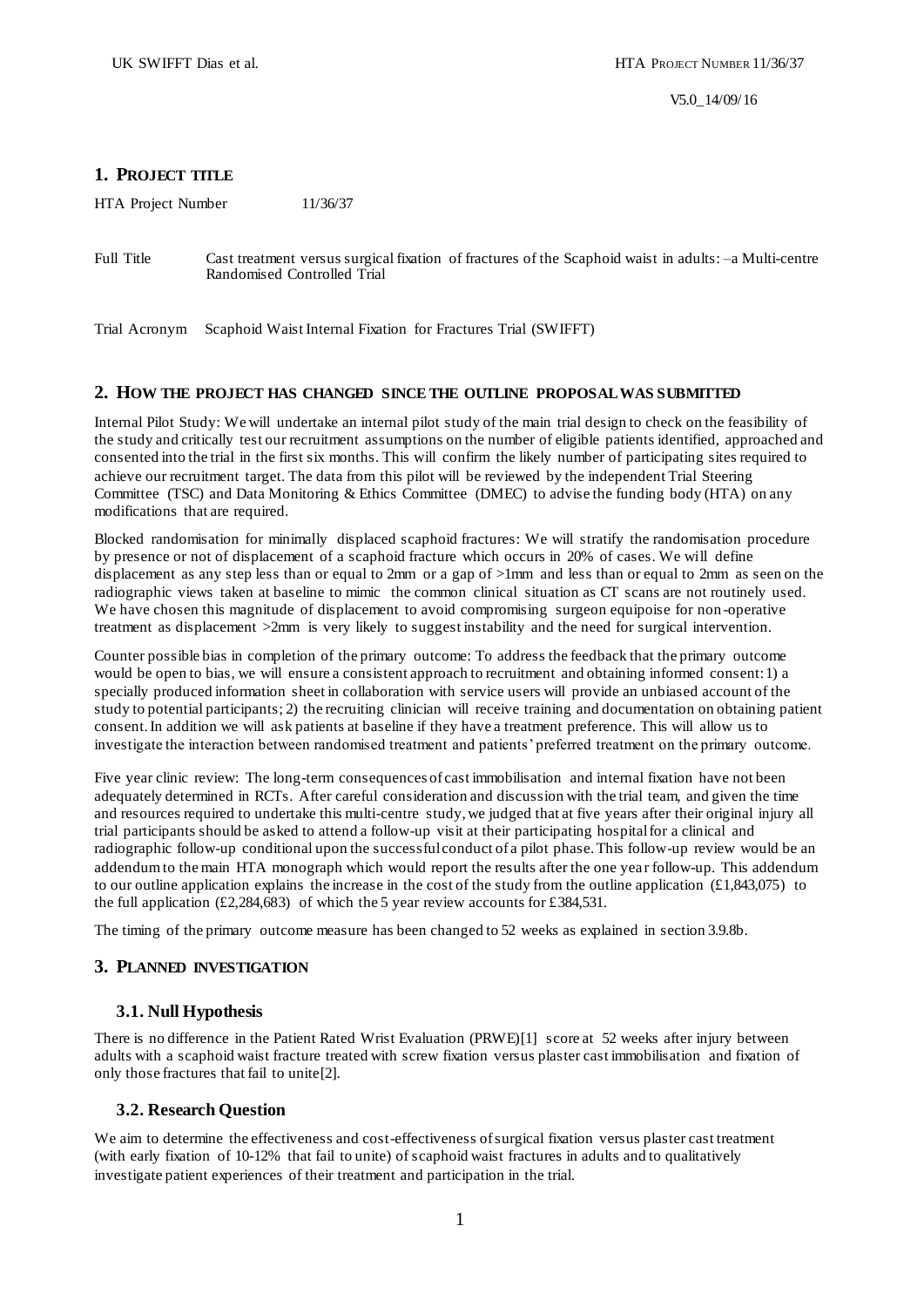# **3.3. Research objectives**

- 1. Our primary objective is to determine the effectiveness of surgical fixation versus non -operative plaster cast treatment (with fixation of the 10-12% that do not heal) of scaphoid waist fractures in adults. We will assess outcome using the PRWE (a patient reported outcome measure) at 52 weeks which will be the primary time point. The PRWE will also be assessed at 6, 12 and 26 weeks. The power of the study permits identification of a clinically meaningful difference of 6 points in the PRWE[\[3\].](#page-18-2)
- 2. Secondary outcomes will include an assessment of radiological union of the fracture using radiographs and CT scans at 52 weeks; recovery of wrist range and strength, return to work and recreational activities; complications including non-union or malunion, implant problems, avascular necrosis (AVN) and infection.
- 3. We will conduct a detailed economic analysis to investigate the cost-effectiveness of surgical fixation versus initial immobilisation in a plaster cast.
- 4. We will explore patient experiences of fracture and its treatment; and will investigate attitudes towards, and experiences of, participating in a surgical, clinical research trial.
- 5. We will undertake a 5 year clinical review of all trial participants to determine the long-term consequences of cast immobilisation and internal fixation.

# **3.4. Existing research**

Scaphoid fracture is the most common type of wrist (carpal) fracture and is an important public health problem as it affects young active individuals (mean age 29 [\[2\]](#page-18-1)) in the more productive working years of their lives. These fractures account for 2-7% of all fractures [\[4\]](#page-18-3). About 88-90% of these fractures unite when treated initially in a plaster cast. However, 10-12% of the scaphoid fractures do not unite, with a higher incidence (14- 50%) in displaced fractures [\[5-7\]](#page-18-4). Non-union if untreated almost inevitably leads to arthritis, usually within 5 years [\[8,](#page-18-5) [9\]](#page-18-6). This disables patients at a very young age.

Recent systematic reviews [\[10-14\]](#page-18-7) have found insufficient evidence from RCTs to inform clinical decisions for scaphoid waist fractures. Eight completed RCTs comparing surgery with non -operative management were included in one review [\[14\]](#page-18-8). All were small studies with some flaws in method. It was unclear whether patients who had surgical fixation of undisplaced or minimally displaced scaphoid fractures had better longer term benefit than those treated in a cast. Surgery facilitated early return to previous activity level and function, but was associated with a higher complication rate of between 9 and 22% although the complications were usually minor [\[2,](#page-18-1) [15,](#page-18-9) [16\]](#page-18-10).

The rate of union was reported as being similar with surgical and cast treatment with early fixation of those fractures that failed to unite [\[2\]](#page-18-1). Another study [\[17\]](#page-18-11), too, found similar outcomes at 10 years between surgical and non-surgical treatment groups and no long-term benefits for surgical fixation over non-operative management were identified. This paper recommended that the long-term risks and short-term benefits should be carefully weighed when making a treatment decision. In summary, there is insufficient evidence from small RCTs on scaphoid waist fractures to aid clinical decision making on whether to fix it or treat it in a cast initially.

In spite of insufficient evidence there is a rapidly increasing trend [\[18\]](#page-18-12) for immediate surgical fixation of these fractures compared to the non-operative method of using a cast for 6 weeks and fixing only those 10- 12% that fail to unite [\[2\]](#page-18-1). This current trend to surgically fix both displaced and undisplaced fractures may mainly be attributed to the short-term benefits anticipated with surgery, but concerns remain about lack of evidence on long-term benefits and additional risks from surgery, such as malunion, infection, implant related problems and avascular necrosis (AVN).

Hospital Episode Statistics (HES) for NHS hospitals in England record 1534, 1720 and 2582 acute scaphoid fracture fixations for the three years 2007/8, 2008/9 and 2009/10 respectively. In each of these three years we calculated an expected rate of scaphoid waist fractures of 4140, 4169 and 4197 (population of 51.1, 51.4 and 51.8 million respectively in England in 2007, 8 and 9 and based on a rate of 81 acute scaphoid fractures/million population per year) [\[19\].](#page-19-0) We had to estimate this as at present the diagnosis of cases that are not operat ed or those treated only in the outpatient setting are not recorded in England. The rate of surgery [\[20\]](#page-19-1) rose very slightly from 37% to 41% from 2007/8 to 2008/9 but then increased sharply to 62% in 2009/10. This trend of increasing intervention rate for these fractures emphasizes the urgent need for this study.

If all acute fractures in England were fixed, this would cost (based on 2011/12 DH Payment by Results (PbR) tariff for Health Resource Group (HRG) HA54Z of £1463.00 and 81/million scaphoid waist fracture rate) £7,206,827. The cost of treatment in a plaster cast (HRG VB02Z, £183) would be £922,272, increasing by £720,683 for surgical fixation of the 10% developing a non-union. The cost difference between the two methods each year would be £5,563,872.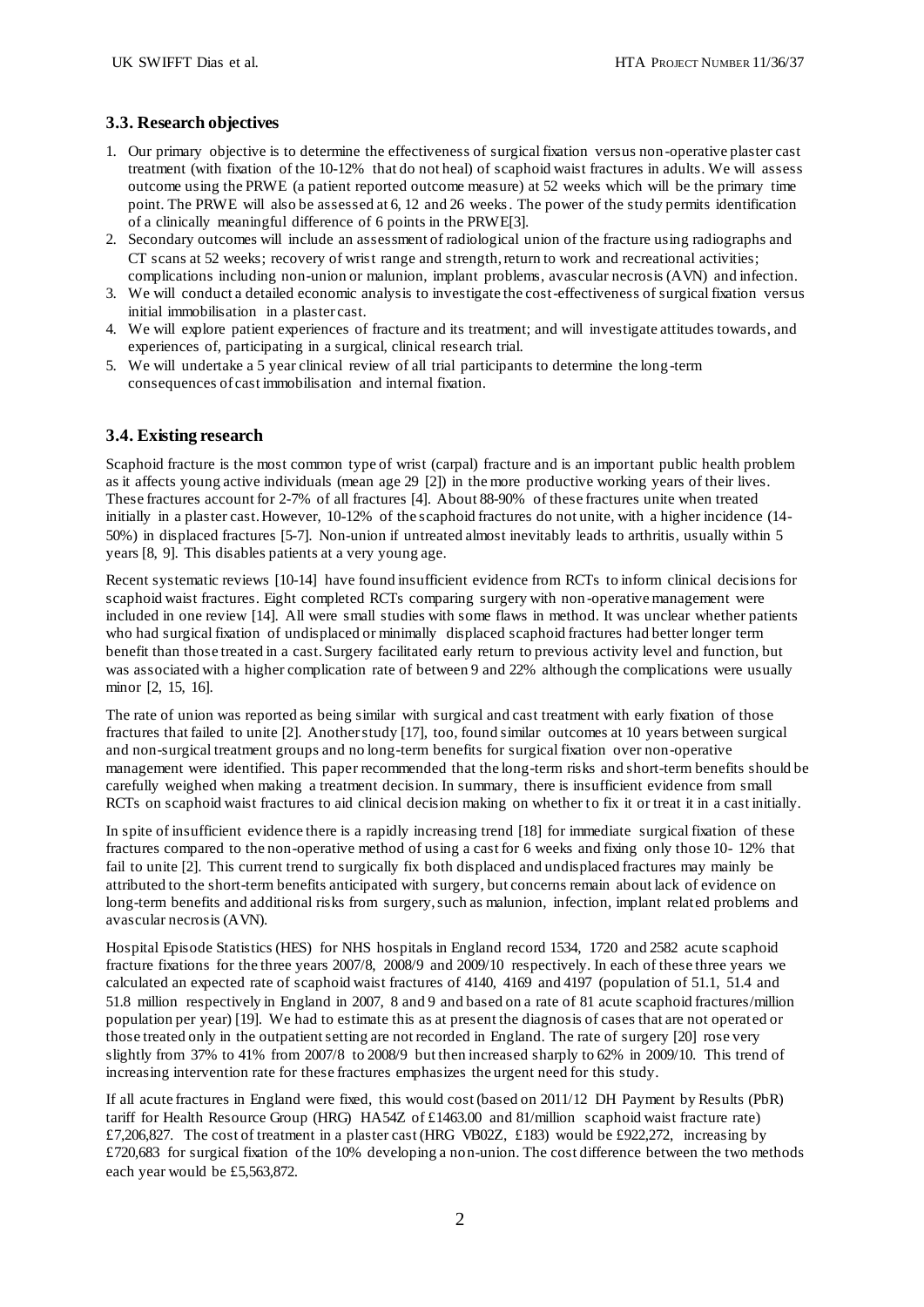There is little published on patient experiences after a scaphoid fracture; patient interview data will also add to our understanding of the issues pertinent to recruiting participants in surgical, clinical trials [\[21,](#page-19-2) [22\]](#page-19-3). There is also poor information on the economic aspects [\[23\]](#page-19-4) of this injury and its treatment.

This limitation identified in the current evidence base justifies our intention to carry out an adequately powered multi-centre pragmatic RCT comparing early surgical fixation of all waist fractures with initial non -operative cast treatment for fractures of the waist of the scaphoid bone followed by subsequent fixation of only the small proportion which do not unite.

This study will evaluate whether immediate surgical fixation gives better patient reported outcome compared to initial non-operative treatment and later fixation of only those that fail to unite, include an economic analysis and explore patients' views of their experiences of the two treatment methods. It will investigate cost effectiveness and provide the evidence base for sound clinical decisions for the treatment of this common fracture in young adults .

# **3.5. Research methods**

# *3.5.1.DESIGN:*

A pragmatic multi-centre RCT of surgical fixation vs initial cast immobilisation of acute scaphoid waist fractures followed by fixation of only the 10-12% that fail to unite, with a concomitant economic evaluation. In addition, there is a nested qualitative study to explore the advantages and drawbacks of treatment from the patient's point of view.

# *3.5.2.SETTING:*

JD, SH and the British Society for Surgery of the Hand have obtained agreements to participate from 17 hand surgery units in NHS Hospital Trusts, ensuring wide clinician involvement. The pragmatic design will make findings generalisable. The trial design will involve measures to maximise acceptance of trial results by ensuring competence in treatment provision in both arms of the trial. Surgeons who manage these fractures in the UK will be our main target for dissemination and findings will help these doctors make management decisions informed by good quality evidence.

## *3.5.3.RANDOMISATION*

Patients predominantly presenting in Accident and Emergency (A&E), but also routinely referred from various other sources (e.g. walk-in centre, GP cottage hospital), will be referred to fracture clinics and be considered for inclusion in the study.The research nurse will identify a suitable patient and inform the orthopaedic surgeon who in the fracture clinic will confirm eligibility and invite the patient to consider joining the study. The research nurse or clinician will provide an information sheet and answer any questions. The research nurse or clinician will ask the patient whether they agree to consent at that time or need up to 48 hours to discuss with family or friends and agree on an arrangement with the Research Nurse or clinician to confirm their decision.

When patients have given consent and their baseline forms have been completed, the Research Nurse or recruiting clinician will contact York Trials Unit, either by telephone or via the internet, to access a secure randomisation service. Patients will be randomised to immediate surgical fixation without restricting the type of headless screw used or immobilisation of the wrist in a scaphoid cast or a below elbow cast with the thumb left free [\[5\]](#page-18-4) thus ensuring treatment concealment and immediate unbiased allocation. The service will record information to identify all participants and their eligibility to reduce inappropriate entry of patients into the trial. Patients will be informed of their allocations as will the clinician managing each patient. As the trial is pragmatic and compares surgery with initial cast treatment, blinding of participants and clinicians to treatment allocation is not possible.

There is evidence from a study of 392 fractures of the waist of the scaphoid that the non-union rate for displaced fractures is 14% compared with 10% for transverse undisplaced fractures [\[5,](#page-18-4) [7,](#page-18-13) [24\]](#page-19-5). We will therefore stratify the randomisation procedure by presence or not of displacement of a scaphoid fracture [\[7,](#page-18-13) [24\]](#page-19-5) which occurs in 20% of cases [\[7,](#page-18-13) [24\].](#page-19-5) We will define displacement as any step of less than or equal to 2mm or a gap greater than 1 mm and less than or equal to 2 mm as seen on the radiographic views taken at baseline to mimic the clinical situation. We will use radiographs[\[25\]](#page-19-6) rather than a CT scan as the latter is uncommonly used in the initial assessment of scaphoid fractures. We have chosen this magnitude of displacement to avoid compromising surgeon equipoise for non-operative treatment as displacement >2mm suggests significant instability and therefore the need for surgical intervention. Within strata a block allocation sequence of random block sizes will be used to generate the allocation sequence.There are essential X-ray views that must be taken at baseline for comparative purposes that allow for the secondary outcome assessment of bone union at 12 months and the 5 year clinic review. These X-ray views must include the semi 45° prone, semi 45°supine and an elongated scaphoid view e.g. Ziter [\[26\]](#page-19-7) type view. If these X-ray views are not taken routinely at a participating site we will obtain these X-rays after the patient has consented into the trial and is still in the fracture clinic where there is direct access to the X-ray Department..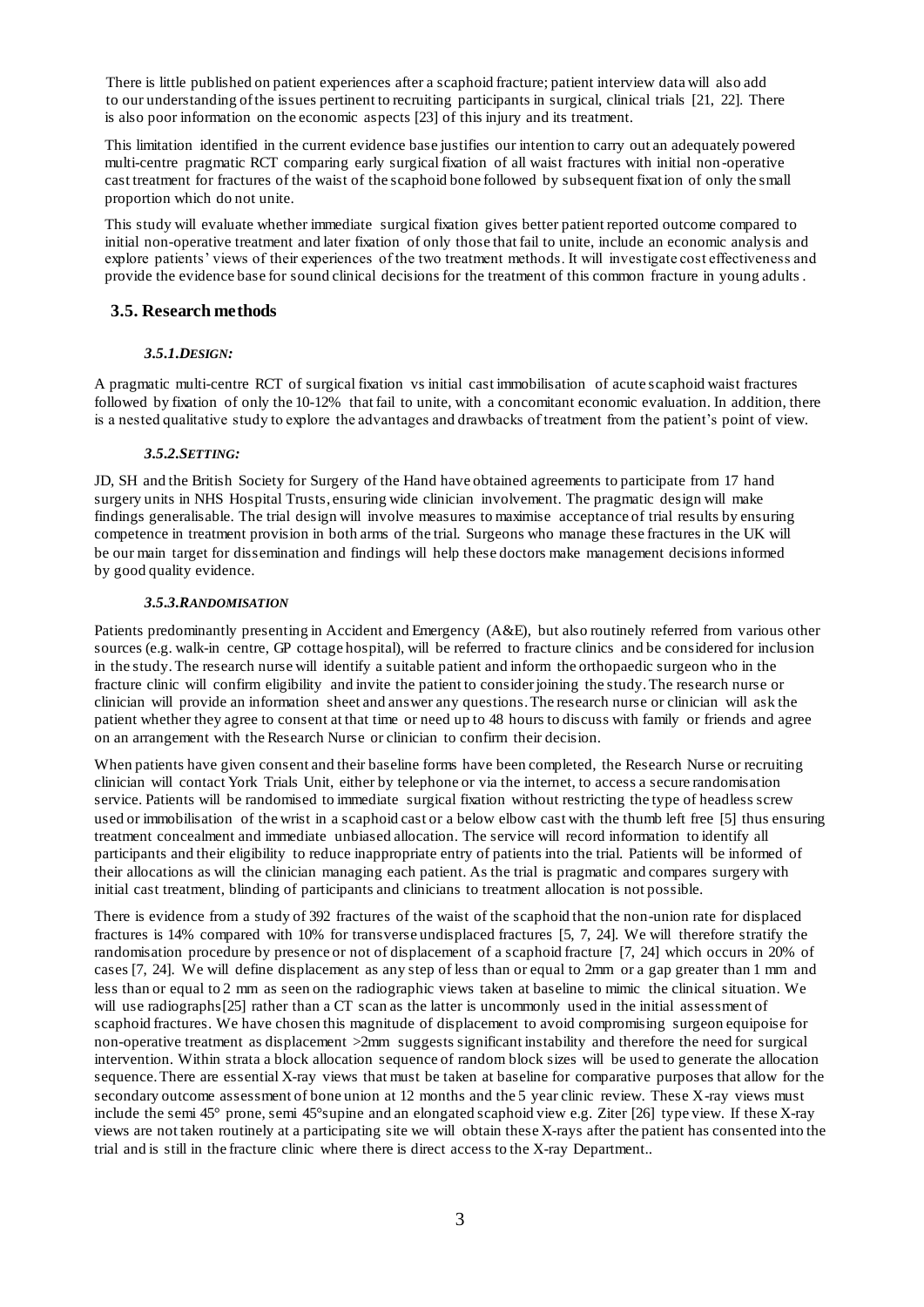## *3.5.4.INTERNAL PILOT STUDY*

We will undertake an internal pilot study of the main trial design from which the data will contribute to the final analysis. The primary reason for this pilot study will be to check our assumptions about recruitment [\[27\]](#page-19-8) . To do this we will start the trial early at three sites (Leicester, Coventry & Warwick, Middlesbrough) which h ave a track record of recruiting well into surgical trials. In addition, we shall include a centre (Nottingham) at which the proposed Principal Investigator is not a co-applicant. Then at six months into recruitment we will use the information about number of eligible patients identified, approached and consented into the trial to confirm the likely number of participating sites required to achieve our recruitment target. This will need to be interpreted cautiously, however, as we do not want to over-estimate our ability to do the main trial. The independent TSC and DMEC will review the pilot data and recommend any changes required.

Secondary reasons for undertaking the pilot study will be to inform the practicalities of setting up the trial such as ensuring that: a) the participating sites are provided with enough training and documentation; b) the length of time it takes to consent a patient (including recording reasons given by patients for not taking part) and complete study materials is determined; c) all suitable surgeons at a site are actively taking part in the trial and to find out if not why not; d) eligibility forms are studied for reasons why a surgeon may lack equipoise to recruit an eligible patient potentially due to degree of displacement of the fracture influencing their decision to operate; e) patient adherence to treatment allocation is checked and f) the practicalities of obtaining a CT scan before randomisation, but if not, within 2 weeks of the patient's injury whilst they are still eligible for the trial and before surgery - and to ensure this does not delay the arrangement of surgery beyond the two weeks from when the patient presents to A&E or other point of contact (e.g. walk-in centre, GP cottage hospital).

### *3.5.5.NESTED QUALITATIVE STUDY.*

The clinical research being proposed here will be supplemented by a qualitative investigation of patient experiences of both surgical fixation and plaster cast treatment, providing important patient-centred insight to further guide clinical decision making. Existing evidence about patient experience of wrist fracture recovery is limited <sup>(23)</sup>, and an exploration of patient treatment preference is broadly lacking from the literature.

It will also be possible to explore patients' attitudes towards, and experiences of, surgical, clinical research within this nested study. This will contribute to the literature upon clinical trial recruitment and retention, and specifically inform debates about the particular difficulty of recruiting to trials [\[28-30\]](#page-19-9) where medical and surgical options are compared.

Up to 40 participants will be recruited to take part in this aspect of the research. Participants will be drawn equally from those who have experienced plaster cast treatment and those who have experienced surgical fixation; participants will include both those who are consented to the trial and those who have declined to participate in the main study. At least 10 individuals not involved in the main trial will be interviewed once only to ensure that a range of perspectives on clinical research are collected and will be offered a s eparate Patient Information Leaflet to explore the purpose of this study and asked to sign a separate consent form before being interviewed. Where it is not possible to obtain written consent due to conducting telephone interviews, verbal consent will be o btained. In such instances of verbal consent, the patient will be asked to make the following statement at the start of the audio -recording: "I understand my participation is voluntary and verbally agree to take part in this interview."

Effort will be made to include interviews with both men and women, with those with dominant and non -dominant side wrist fractures, with those from different occupational groups, and with those with more or less active lifestyles so as to capture a wide range of perspectives upon this wrist fracture and its treatment.

Those who consent to participate into the trial will be interviewed at two time points – immediately after treatment [i.e. within 6 weeks of surgery or plaster application], and approximately 52 weeks after injury to mirror the primary time point in the analysis. At both time points interviews will be semi-structured with open questions used to guide a discussion of a patient's experience of treatment, their opinions about treatment benefits and drawbacks, their reflections upon wrist fracture and recovery, and their attitudes towards participating in clinical research. Initial expectations of treatment, generated in the first interview, will be reflected upon at the follow-up interview. Interviews will be open and flexible so as to allow participants the opportunity to introduce new topics, and managed so as to generate a detailed, personal perspective upon the topic [\[31\]](#page-19-10).

Interviews will be ideally undertaken face-to-face although, given the geographic spread of participants, it may be more practical to perform some interviews by telephone; it is expected that up to 50% of interviews will be performed in this way. Interviews will be conducted by the researcher and audio-recorded with permission; recordings will be transcribed in full and data handled using the NVivo computer package.

To reflect the exploratory nature of this study, and to ensure that the patient's perspective is at the heart of any insight generated, data analysis will be undertaken inductively following the conventions of the constant comparative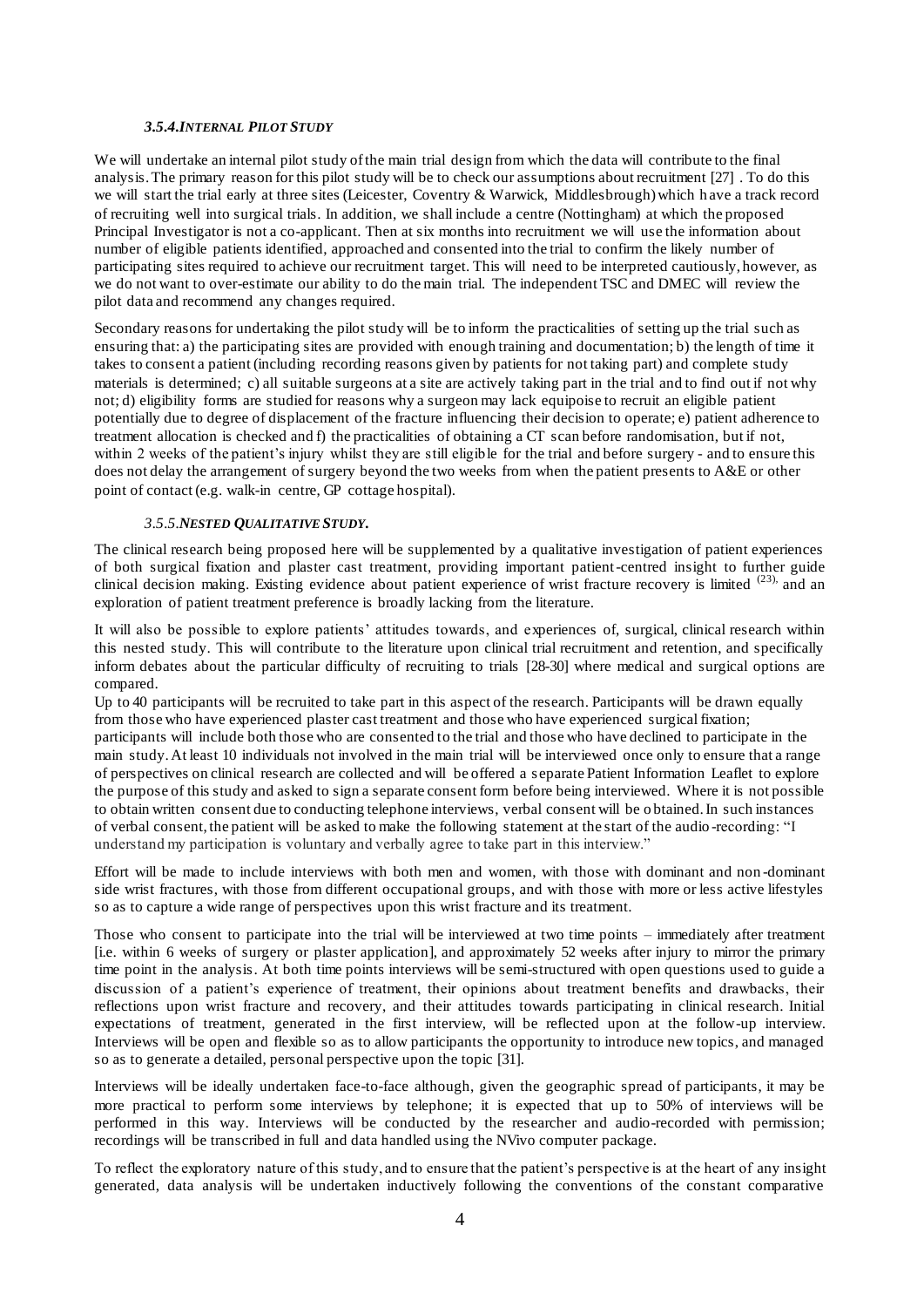method [\[32,](#page-19-11) [33\].](#page-19-12) This is considered more fully in section 3.9.8.f.

# **3.6. Planned Interventions**

#### *3.6.1.HEALTH TECHNOLOGIES BEING ASSESSED:*

#### 3.6.1.a. SURGICAL INTERVENTION

Immediate surgical fixation avoids the need to immobilise the wrist in a cast and is said to accelerate return to function, work and sport [\[34\]](#page-19-13) but requires the individual to have surgery and be exposed to surgical risks. Surgical treatment will be by percutaneous or open surgical fixation with standard CE marked headless screws generating compression at the fracture site [\[16,](#page-18-10) [35,](#page-19-14) [36\]](#page-19-15) but avoiding the pressure effects of the screw head on articular cartilage. These screws are unlikely to change in the next 5 years, during the recruitment period for this study. The surgical techniques are well described and are now standard [\[37-39\].](#page-19-16) We will not restrict the type of common implant used but will record what screw is used. We will not restrict postoperative management as most surgeons at present use some splintage for the first few weeks after surgery.

## 3.6.1.b. CONTROL TREATMENT

Control treatment is non-operative with immobilisation in a below elbow cast for 6-10 weeks, followed by mobilisation. As no difference has been found in union rate whether the thumb was included in the cast or not [\[5\]](#page-18-4) we will not specify which below elbow cast should be used, in keeping with the pragmatic study design. However, the type of cast used will be recorded. Early CT will be carried out at the discretion of the treating surgeon if plain radiographs at 6 to 12 weeks raise the suspicion of non-union which we expect in 10- 12% of non-operatively treated cases. If non-union is confirmed on radiographs and/or CT scan, urgent surgical fixation will be performed. The surgical procedure and post-operative care will be similar to the surgical arm of this trial. This is the current standard non-operative pathway [\[2\]](#page-18-1).

#### 3.6.1.c. REHABILITATION

We will ensure that all patients randomised into the two groups will receive standardised, written physiotherapy advice detailing the exercises they need to perform for rehabilitation following their injury. All patients in both groups will be advised to move their shoulder, elbow and finger joints fully within the limits of their comfort. Those patients treated in a cast will be encouraged to perform range-of-movement exercises at the wrist as soon as their plaster cast is removed at the 6-week follow-up appointment if there are no concerns regarding bone union. Those patients who have the fracture fixed may begin wrist exercises as soon as comfort permits if they do not have a plaster cast or as soon as the cast is removed. In this pragmatic trial, any other rehabilitation input beyond the written information sheet (including a formal referral to physiotherapy) will be left to the discretion of the treating surgeon. However, a record of any additional rehabilitation input (type of input and number of additional appointments) will be noted as part of the 52 week follow-up and this will form part of the trial dataset.

## **3.7. Planned inclusion/exclusion criteria**

We will include all skeletally mature patients aged 16 years old or above and presenting at the participating site within two weeks of their injury with a radiologically confirmed bicortical fracture of the scaphoid waist that does not involve the proximal pole (proximal fifth of the scaphoid). Diagnosis of fracture will be on the standard radiographic views available at each hospital. If the research CT scan is equivocal (i.e. a member of the radiology team cannot confirm that there is a clear bicortical fracture of the scaphoid waist), the patient will remain in the trial as eligibility assessment is based on standard X-ray views taken at baseline.

We will include minimally displaced fractures with less than or equal to 2mm step or gap on any of these views. We will exclude those with  $>2$ mm displacement as these are likely to be unstable and their inclusion would challenge surgeon equipoise. We will exclude patients with a concurrent wrist fracture in the opposite limb. We will exclude patients with a trans-scaphoid perilunate dislocation or other injuries in the same limb. We will also exclude the rare patient who lacks mental capacity to comply with treatment or data collection or who are pregnant because of the radiation exposure. We will also exclude patients who are not resident to the trauma catchment area of a participating site.

## **3.8. Ethical arrangements**

In the context of the lack of robust evidence to determine the best treatment for patients with these fractures, the risks are not increased through trial participation. Measures, such as our emphasis on good practice and standardised protocols/care pathways throughout, taken by us are likely to reduce risk and could bring additional benefits. We will emphasise the importance of surgeons performing operations which they undertake on a regular basis with which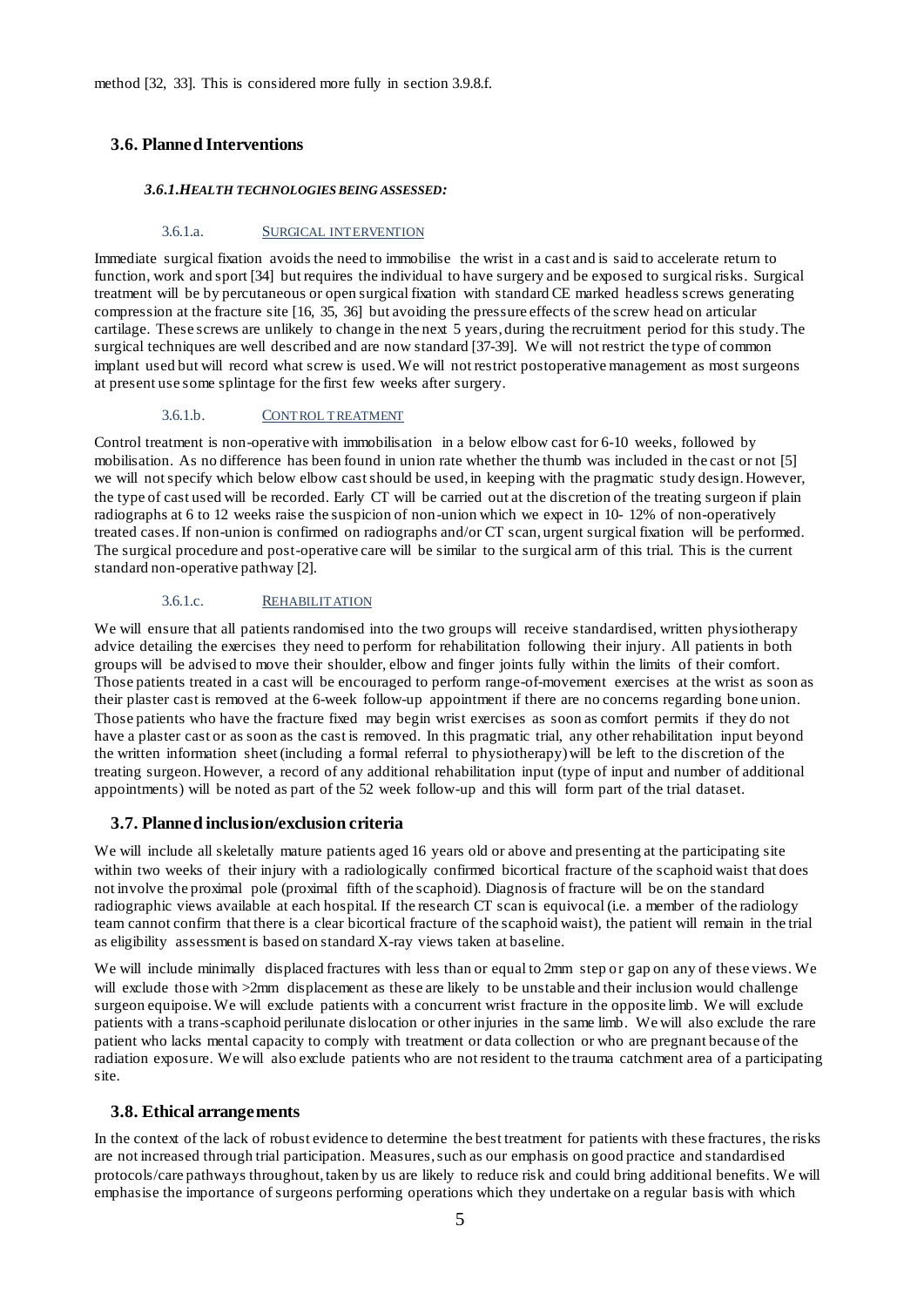#### UK SWIFFT Dias et al. **HTA PROJECT NUMBER 11/36/37**

they are familiar. We will also stress the importance of competence in non-operative methods. We will adhere to the good clinical research practice guidelines (MRC and Research Governance Framework). The participant information sheet for the study, will be developed with the involvement of service users, and will give a balanced account of the possible benefits and known risks of the interventions. It will state explicitly that quality of care will not be compromised if the participant decides to a) not enter the trial or b) withdraw their consent. Writt en informed consent will be obtained from all trial participants. Verbal consent will be obtained from qualitative interview participants when written consent is not feasible.

#### Ethical approval

An application for ethical approval will be made through the IRAS system in the pre-funding phase. We do not anticipate major ethical concerns with this study. The only potential concern would be the inclusion of patients who lack mental capacity from whom we would be uncertain of obtaining informed consent. This is very rare in young patients presenting with scaphoid fractures and therefore we have decided to exclude these patients from this trial. The local R&D committee of each of the participating hospitals will be approached to approve local involvement in the trial. The trial will be subject to DMEC oversight.

## **3.9. Primary Research**

#### *3.9.1.RISKS AND ANTICIPATED BENEFITS*

The percutaneous or open fixation of the scaphoid requires a small surgical incision usually over the scaphoid tuberosity or the front of the wrist. The risks associated with this study are predominantly the risks associated with surgery: infection, bleeding and the very rare risks of damage to the adjacent structures such as nerves, especially the palmar cutaneous branch of the median nerve, blood vessels and tendons. Participants in one group will have surgery and will potentially be at risk from any/all of these complications. However, the evidence available to quantify this surgical risk is limited [\[2,](#page-18-1) [40\].](#page-19-17) There are no data to suggest that the risk of stiffness is greater in one group or another. We believe that the overall risk profile is very small for the two interventions but we intend to document the number of complications in each group as a secondary outcome of this trial. If fixation results in earlier return to function, work and leisure, the risks of surgery may be justified. As only CE marked implants will be used we will not need authorisation from MHRA.

#### *3.9.2.INFORMING POTENTIAL TRIAL PARTICIPANTS OF POSSIBLE BENEFITS AND KNOWN RISKS.*

Informed consent will be obtained by the trained local research nurse or clinician using a detailed patient information sheet developed with the help of service users and explaining the risks and benefits clearly. Patients identified with a fracture of the waist of the scaphoid will have their surgery within a fortnight of presentation to A&E or other point of contact (e.g. walk-in centre, cottage hospital) with their wrist injury to allow time for the surgery to be done as immediate as is feasible. In the unlikely event that new information arises during the trial that may affect participants' willingness to take part, this will be reviewed by the TSC for addition to the patient information sheet. A revised consent form will also be completed if necessary. As patients with multiple injuries are excluded we will not need to obtain consent in an emergency where fully informed consent is difficult.

## *3.9.3.ADVERSE EVENT MANAGEMENT*

Adverse events (AE) are defined as any untoward medical occurrence in a clinical trial subject and which do not necessarily have a causal relationship with the treatment. Serious adverse events are defined as any untoward and unexpected medical occurrence that: 1. results in death, 2. is life-threatening, 3. requires hospitalisation or prolongation of existing inpatients´ hospitalisation, 4. results in persistent or significant disability or incapacity, 5. is a congenital anomaly or birth defect, 6. includes any other important medical condition not listed above which may require medical or surgical intervention to prevent one of the outcomes listed.

At participating sites, all SAEs will be entered onto the Serious Adverse Event reporting form for return to the 'SWIFFT' central office within 24 hours of the investigator becoming aware of them. Once received, causality and expectedness will be determined by the Chief Investigator. SAEs that are deemed to be unexpected and related to the trial will be notified to the Research Ethics Committee (REC) within 15 days for a non -life threatening event and within 7 days for a life-threatening event. For non-serious AEs, the central office will be notified within 5 days of the event being known. All such events will be reported to the DMEC at their next meetings. AEs that may be expected with this injury to the wrist that do not need to be reported to the main REC include infection, delayed wound healing, Complex Regional Pain Syndrome, nerve or vessel events, screw related complications, fracture of scaphoid tuberosity, and chondrolysis). There are also adverse events specific to the plaster cast which are expected and do not need reporting to main REC: soft cast / broken cast that leads to movement of wrist, pressure sores, Complex Regional Pain Syndrome, nerve compression, or pain due to tight cast. Movement in a cast is an untoward event as it can mean the fracture is not properly immobilised which can results in failure of the fracture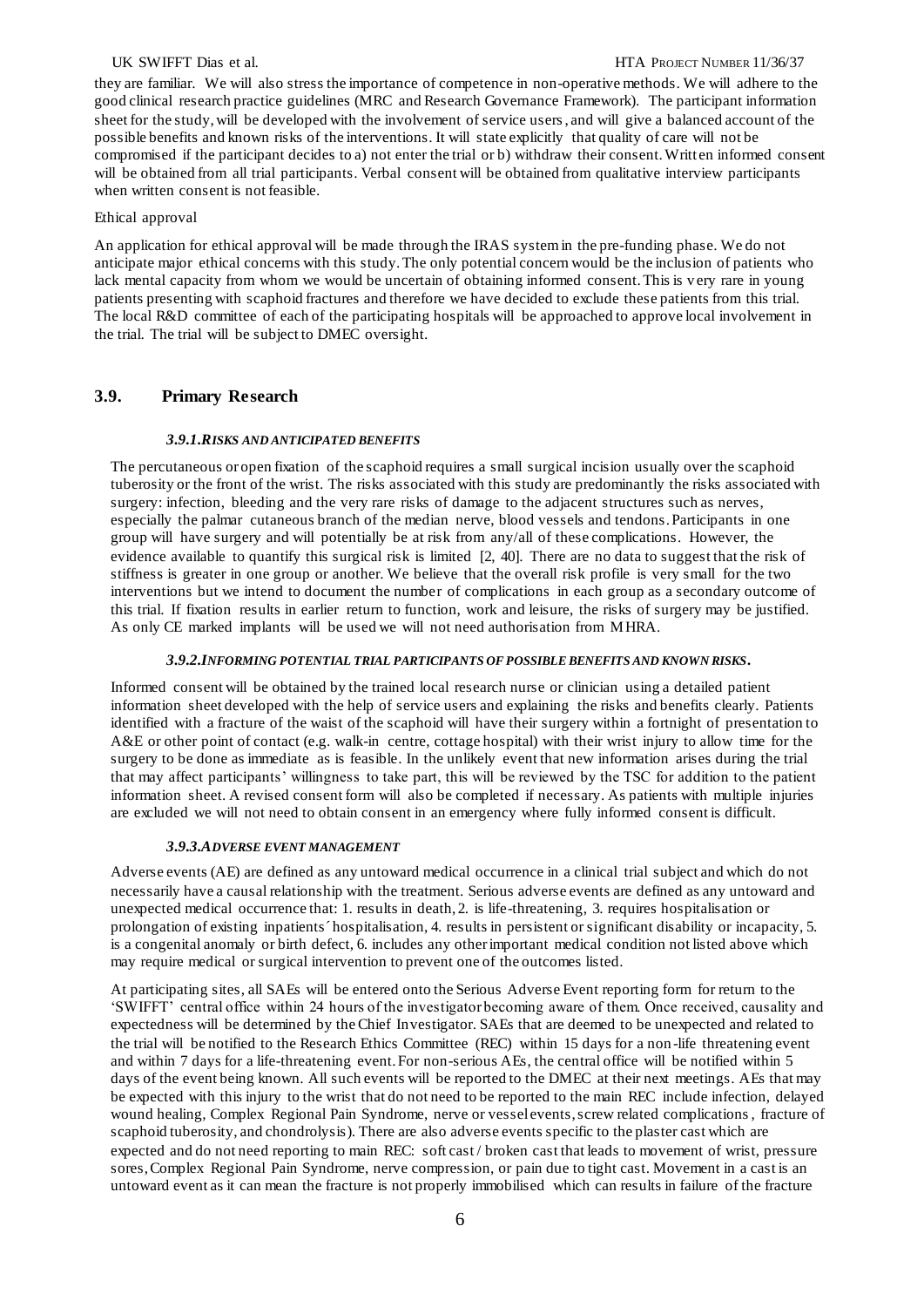to unite.

All participants experiencing SAEs and AEs that are unresolved at initial reporting will be reviewed by the Chief Investigator a month later to ensure that adequate action has been taken and progress made to manage the adverse event. Additional reviews at one month intervals will be conducted when necessary until the Chief Investigator decides that no further reporting is required. For the purpose of this trial, we will only record adverse events that are related to the affected wrist and during 12 months follow-up.

The Chief Investigator is being informed by the reviewers of the X-rays/CT scans collected for the study of any abnormalities identified. The Chief Investigator judges whether the abnormality is clinically important and could impact on patient safety (e.g. a protruding screw) and the need to notify the Principal Investigator of the site. Furthermore whether to record this as an AE is considered. No actions or treatments will be discussed between the investigators.

### *3.9.4.PROPOSED TIME PERIOD FOR RETENTION OF RELEVANT TRIAL DOCUMENTATION.*

Essential Trial documentation (i.e. the documents which individually and collectively permit evaluation of the conduct of a clinical trial and the quality of the data produced) is kept with the Trial Master File and Investigator Site Files. The Sponsor will ensure that this documentation will be retained for a minimum of five years after the conclusion of the trial to comply with standards of Good Clinical Practice. Case Report Forms will be used to record all the information required from the protocol. These data will be stored for a minimum of five years after the conclusion of the trial as paper records; and a minimum of 20 years in electronic format in accordance with guidelines on Good Research Practice (MRC Ethics Series, 2000, updated 2005). All paper records will be stored in a secure storage facility or off-site by York Trials Unit. All electronic records will be stored on a password protected server.

## *3.9.5.PROPOSED ACTION TO COMPLY WITH 'THE MEDICINES FOR HUMAN USE (CLINICAL TRIALS) REGULATIONS 2004'.*

We will specify that only CE marked screws are used in this trial. We will not include screws which are not CE marked and do not therefore require prior authorisation by the UK Competent Authority, the MHRA, under the Medical Devices Regulations 2002.

## *3.9.6.PROPOSED SAMPLE SIZE*

For surgery to justify its increased costs and the exposure to hazards, it must cause greater or quicker improvement in patients' wrist symptoms and function than after non-operative management. We judge, as did the HTA funded DRAFFT trial, that a 6 point improvement in the PRWE in the surgery group (compared to the controls) would be a minimally clinical important difference. We estimate the standard deviation of PRWE at 52 weeks to be 20 points from the PRWE User manual [\[1\]](#page-18-0). This figure is reported for distal radius rather than scaphoid fracture and at 6 months. The only published evidence for scaphoid fracture implies a standard deviation in the range of 8 to 10 points [\[17\]](#page-18-11); however, this estimate was at a median of ten years after the patient's injury. Hence, to be cautious we have chosen the estimate of standard deviation to be 20, which gives an effect size of 0.3.

We propose to use a superiority design to observe an effect size of 0.3 at 80% power using a 2-sided 5% significance level requiring 350 participants in total. After allowing for 20% attrition we need to recruit and randomise 438 participants (219 surgery and 219 controls). The estimate of attrition should be rea listic given that four RCTs (three studies were single centre and one study had two centres) included in a systematic review of the treatment of scaphoid fractures found response rates for completion of patient-reported functional outcomes between 77% and 100% [\[14\]](#page-18-8).

We have, however, calculated our sample size based on an estimate of a standard deviation of 20 points in the PRWE at six months [\[1\].](#page-18-0) We do not have data on the standard deviation of the PWRE at one year which is the primary time point for the analyses. We propose therefore that having followed-up the participants at one year who we recruited into the internal pilot study we will estimate the standard deviation of the PRWE for that group of patients. At this time there should be a sufficient number of participants recruited and followed-up for the purposes of estimating the standard deviation. We do not anticipate that this would lead us to reduce the current sample size but we may need to consider it being increased.

To minimise attrition we will exclude the rare patient in this population who lacks mental capacity and therefore unlikely to either comply with treatment or data collection. Active and systematic follow-up of all randomised participants is then planned at 6 weeks, 12 weeks, 26 weeks, 52 weeks and 5 years. When possible, we will arrange for the questionnaire to be completed when the participant attends the clinic at 6 weeks, 12 weeks, 52 weeks and 5 years. We will monitor the completion of questionnaires at clinics and share retention figures to each trial site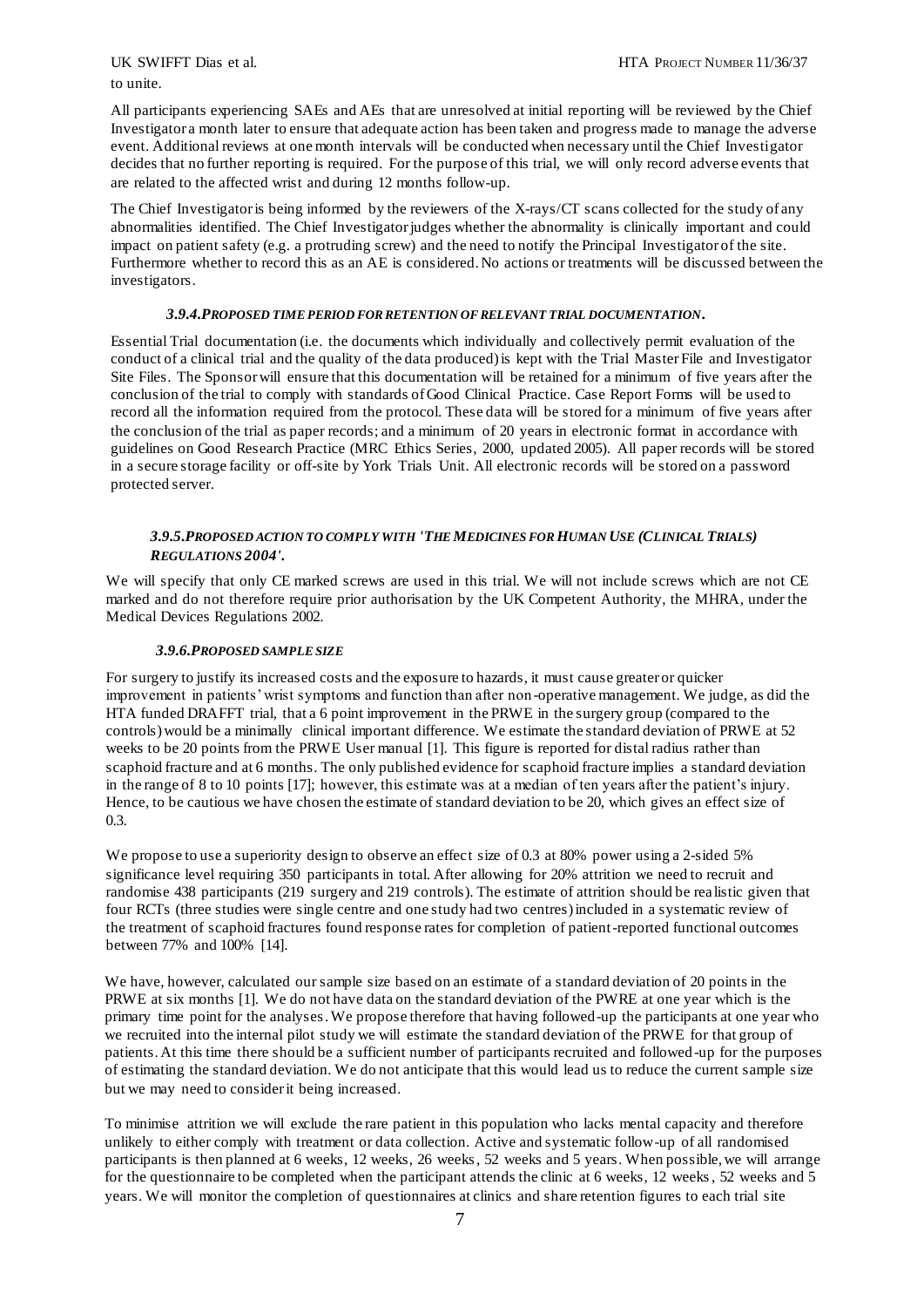blinded by centre. At 52 weeks there will be a £40 payment for the patient to attend the clinic and we will also cover up to  $\text{\pounds}40$  of their travel expenses or more if agreed with the study team. If at 52 weeks we are finding it difficult to arrange the hospital appointment a letter will be sent from the hospital site to the patient along with a leaflet to encourage their attendance. When a patient does attend at 52 weeks a letter will be sent from the hospital site to thank the patient for their attendance and remind the patient of the 5 year review. Other strategies to collect follow-up data on patients who do not return their questionnaire or attend clinics are: to use a participating hospital's Picture Archiving Communication Systems (PACS) for the local area/region to retrieve imaging of patients; access Summary Care Records to view patients' addresses/General Practitioner registered with to help contact them; and ask a patient's General Practitioner whether they have had an operation on their scaphoid fracture.

We will employ a proven postal strategy for the return of questionnaires. This will include the use of reminders after 2 and 4 weeks and the option for completion of an abridged questionnaire (a minimum of the primary outcome and EQ-5D) via telephone after 6 weeks. At 52 weeks only (the primary time-point for the study), in addition to the 6 week telephone call we will write to patients and ask them to complete the PRWE in an attempt to at least retrieve the primary outcome. We will still call the patient to complete the remainder of the questionnaire over the telephone. We will also use the email address that the patient provided us with at baseline or since then to keep in contact with them about their follow-up. At 26 weeks, when the patient does not attend for a hospital appointment, we will include an unconditional incentive payment of £5 to maximize the completion and return of questionnaires. We will also write a newsletter during the trial to keep the participants informed and engaged with the trial and regularly update the trial website to keep patients informed of study progress. A trial 'tagline' will also be placed on postal envelopes to patients that will highlight the importance of patients' involvement in the research. At the five year follow-up participants will receive £80 to attend hospital for their clinic review which should cover time off work, travel and parking costs. Finally, to minimise attrition and bias, as there is randomised evidence in a recent systematic review that the return of postal questionnaires can be improved when patients are included in a prize draw (Brueton et al, 2014)[[41\]](#page-20-0) those patients who return the questionnaire at 26 weeks will be able to win an iPad worth £500. When patients attend their hospital clinic appointment at 52 weeks and 5 years they will be entered into prize draws to win an iPad worth £500.

Sampling to the nested qualitative study will be purposive intending to include men and women from different trial sites, of different ages, occupations and leisure/ sporting activities, and those with scaphoid fractures on their dominant and non-dominant sides. We think it is unlikely to need more than 40 participants to reach theoretical saturation.

#### *3.9.7.STATISTICAL ANALYSIS PLAN*

A detailed analysis plan will be agreed with the Data Monitoring and Ethics Committee at an early stage of the study, before all of the data has been collected. Any subsequent amendments will be clearly stated and justified. All analyses will be conducted on an intention to treat basis, including all randomised participants in the groups to which they were randomised. Analyses will be conducted in SAS version 9.1 or later or STATA version 11 or later, using 2-sided significance tests at the 5% significance level (unless otherwise stated). The statistician conducting the analyses will remain blind to treatment group until all data summaries and results are finalised.

The flow of participants through each stage of the trial will be presented in a CONSORT [\[42\]](#page-20-1) diagram. PRWE scores will be summarised descriptively (n, mean, sd, median, interquartile range, minimum and maximum) at each time point by treatment group and overall. PRWE at baseline will be collected for the time before and after injury. This will allow the assessment of patients' wrist functioning when limited by cast immobilisation as well as give an indication to what extent wrist functioning returns to normal levels. Mean pre -injury PRWE scores will be presented in total and for each treatment group and compared descriptively to PRWE scores post-injury at baseline and all other follow-up time points.

Our primary analysis will compare total PRWE scores between treatment groups at 52 weeks using a covariance pattern mixed model incorporating all time points, where effects of interest and baseline covariates are specified as fixed effects, and the correlation of observations within patients over time (random effect) is modelled by a covariance structure. The outcome modelled will be PRWE at 6, 12, 26 and 52 weeks, predicted by treatment group, time, treatment group-by-time interaction and adjusting for age, fracture displacement (undisplaced vs. minimally displaced) and hand dominance. Different covariance patterns for the repeated measurements will be explored, and the most appropriate pattern will be used for the final model. Model assumptions will be checked and if they are in doubt the data will be transformed. The repeated measures mixed model will provide increased statistical power to that used in the sample size calculation which is based on a two sample t-test at 52 weeks. Estimates for the other time points will also be produced from the model.

All secondary outcomes will be summarised descriptively. The following outcomes will be analysed using the same methods as the primary analysis adjusting for the same covariates: pain and disability subscales of the PRWE, physical health and mental health component summaries of the SF-12 and range and grip strength. Where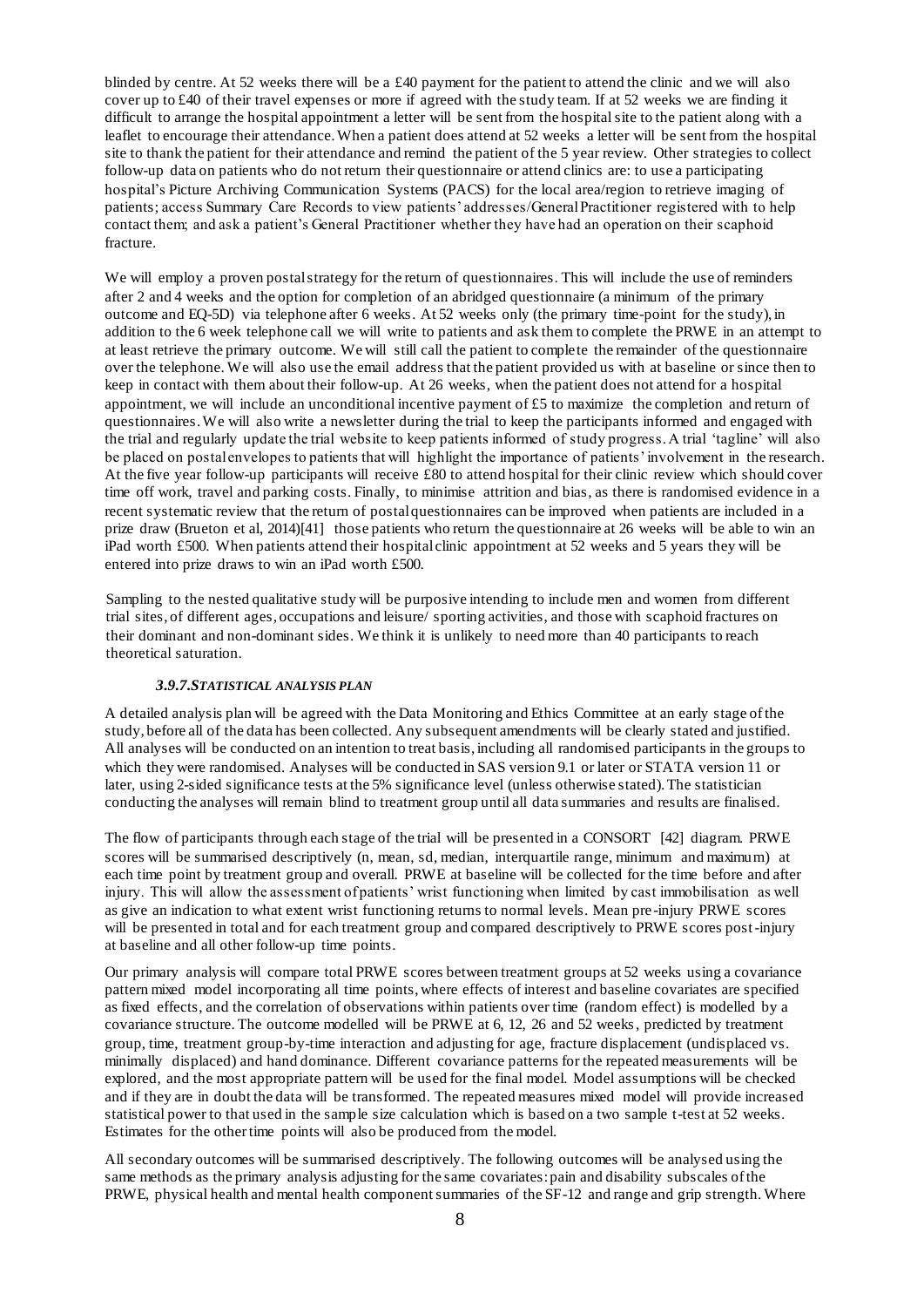#### UK SWIFFT Dias et al.  $\text{HTA ProlET NUMBER } 11/36/37$

available, baseline values of the dependent variable will be included as a covariate in the models. The presence of any complication assessed by clinical examination up to 52 weeks will be analysed by logistic regression (sufficient numbers permitting). Complications are being defined as medical, s urgical or plaster cast related. The number of patients who experience a complication of a certain type will be summarised by trial arm. Union will be assessed as a percentage (0-100%) and categorised as: total non-union [0%]; slight union [>0-20]; partial union [>20-70]; mostly united [>70-<100]; and complete union [100%]. Summary statistics for union will be presented at each time point by trial arm. Union will be dichotomised into a 'Probably need surgery' group [0- 20%] and a 'Probably don't need surgery' group [>20-100%] and analysed using repeated measures logistic regression comparing treatment groups.

Two subgroup analyses will be undertaken: one exploring patient preferences (surgery, plaster cast, no preference) and the second exploring the type of fracture displacement (undisplaced, displaced), and any differential effect of the trial treatments in these subgroups. Each baseline factor (preference or displacement) and its interaction with the randomised treatment group will be added to the primary analysis model. Our expectation is for patients who were randomised to their preferred treatment to have better outcomes, and for surgery to be more effective in patients with displaced fractures. Since the trial is not powered for these subgroup analyses, any inferences will be made with caution.The number of adverse events experienced by each participant and the total number of events overall will be summarised for each treatment group.

#### *3.9.8.PROPOSED OUTCOME MEASURES*

#### 3.9.8.a. PATIENT RATED WRIST EVALUATION

The primary outcome measure will be the Patient Rated Wrist Evaluation (a validated assessment of wrist symptoms and function)[\[3\]](#page-18-2) assessed at 52 weeks. The PRWE will also be assessed at 6, 12, and 26 weeks to note change in pain and function.

The Patient Rated Wrist Evaluation (PRWE) score is a 15-item questionnaire that is completed by the patient. It is a brief, reliable and valid instrument for assessing wrist pain and disability in activities of daily living [\[3,](#page-18-2) [43\]](#page-20-2). Scoring for all the questions is on a 10-point, ordered scale ranging from 'no pain' or 'no difficultly' (0) to 'worst ever pain' or 'unable to do' (10). Two non-overlapping subscales can be generated:: pain and function. In addition to the individual subscale scores, a total score can be computed on a scale of  $100 (0 =$  no disability) where pain and function problems are weighted equally.

PRWE is chosen over other traditional outcome measures as patient reported functional outcomes are favoured when considered for decision making and it allows assessment of wrist symptoms and function. It is a validated and widely researched outcome measure which is used in another HTA funded study.

A potential criticism of the choice of this instrument as the primary outcome is that because the participants will not be blind to treatment allocation this could bias their completion of the questionnaire. This may reflect the pragmatic design of the trial but the knowledge of treatment allocation may maximise the placeb o effect and reproduce the "normal" conditions in which a patient would receive their treatment during routine care [\[44\]](#page-20-3). Nevertheless, to address this criticism we will have a consistent approach to recruitment and obtain informed consent by providing an unbiased account of the study to eligible participants using an information sheet which will be specially produced in collaboration with service users; and by the Trial Co-ordinator providing the necessary training and documentation on this to participating sites.

To explore the potential effect of patients' knowledge of treatment on the results of the trial as measured by the primary outcome we will take two approaches. First, eligible patients will be asked at baseline if they have any treatment preference. To investigate whether patient preference has any effect on treatment outcomes, patient preference will be included in a subgroup analysis of the primary outcome. An interaction term will also be included between randomised treatment and preferred treatment in the analysis to assess if the effect of treatment is different depending on a patient's prior preference. Second, it is possible that patients' knowledge of treatment results in non-response at follow-up. A logistic regression model will be used to identify predictors of nonresponse and will include all variables collected at baseline. If any variables are found to be predictive of nonresponse they will be included in the model specified for the primary analysis.

#### **Short Form 12-item questionnaire (SF-12)**

The SF-12 is a 12 item generic measure of physical and mental health completed by a participant, the population norms of which have a mean of 50 and standard deviation of 10; higher scores indicate better health [\[45\]](#page-20-4). The SF-12 has previously been used in a surgical trial involving the hand [\[46\].](#page-20-5) The rationale for including the SF-12 is that whilst the PWRE asks about how much pain and difficulty the participant has had with their wrist, it is feasible that a delay to return to work and recreational activities could impact on participants' ability to perform other daily activities and their emotional well-being. Therefore the SF-12 will be completed at 6, 12, 26 and 52 weeks and at 5 years to measure the potential wider consequences of a scaphoid fracture to both the participants'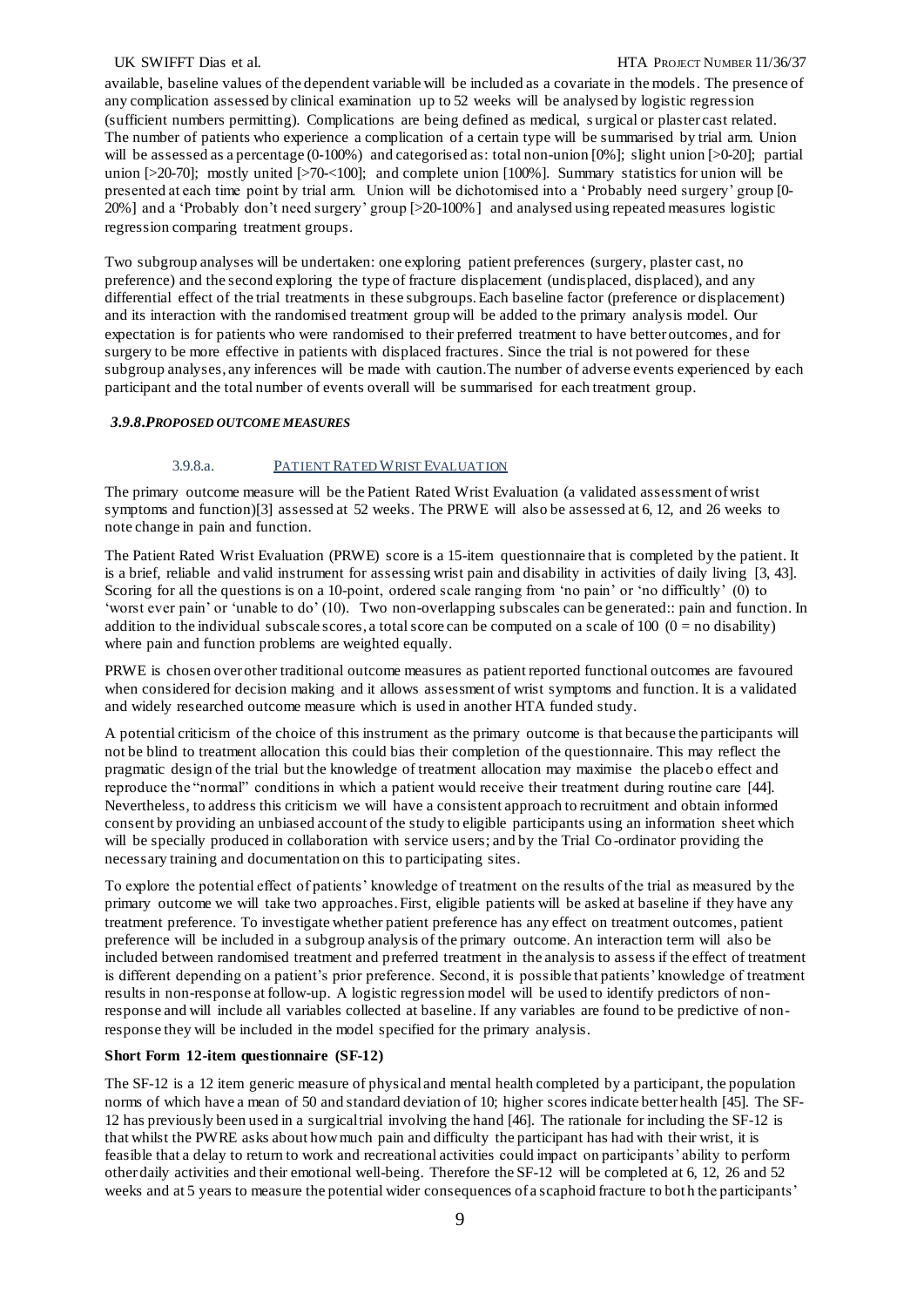## 3.9.8.b. TIMING OF PRIMARY OUTCOME

Two small randomised trials [\[2,](#page-18-1) [16\]](#page-18-10) of patients with fractures of the scaphoid have demonstrated that there is little change in objective and subjective outcome measures between 26 weeks and 1 year. This small change in outcome measures and the importance of early return to work and sport for these young patients could lead to 26 weeks being chosen as the primary time point. A potential criticism of this, however, is that for the 10-12% of patients who are treated initially in cast who do not heal, delayed surgery will be performed at between 6 and 12 weeks. This leaves only 14-20 weeks for healing and recovery to take place which may mean that an assessment at 26 weeks is not valid. Therefore to allow all patients the time to heal from surgery and recover from potential complications then a primary outcome measure time point at 1 year should provide an unbiased assessment. We will incentivise attendance at 12 months by offering recruited patients payment for attendance, facilitate attendance at their convenience and cover their travel and parking costs.

#### 3.9.8.c. BONE UNION

The secondary outcome of bone union [\[47\]w](#page-20-6)ill be determined at 52 weeks (primary end point) using a Computed Tomography (CT) scan and plain radiographs comprising posterior-anterior, lateral, semi 45° prone, semi 45°supine views and an elongated scaphoid view e.g. Ziter type view[\[26\].](#page-19-7) Our criterion for union will be complete disappearance of the fracture line<sup>[\[5\]](#page-18-4)</sup> on radiographs and complete bridging on CT scans from those taken at baseline. We will document and quantify partial union on CT scans. The individual imaging results will not be reported back to study participants or their clinicians. The rationale for using CT to determine non-union is twofold. First there is only poor to moderate inter-observer agreement (range of Kappa from 0.113 to 0.528) between senior clinicians in determining the union of a scaphoid fracture when using plain radiographs [\[48\].](#page-20-7) There is also evidence that both intra- and inter-observer agreement for the detection of scaphoid fracture[\[49\]](#page-20-8) displacement is significantly improved (p<0.001) for CT alone and the combination of radiographs and CT than it is for radiographs alone [\[50\].](#page-20-9) Second the CT scan permits definition of complete union and partial union[\[51-](#page-20-10) [53\]](#page-20-10) .

A limitation of this assessment of non-union, however, is that the presence of the screw to fix the fracture will unblind the observer as to whether the patient has had an operation or not. To minimise the potential for this to introduce bias, two radiologists with a minimum of five year's experience as a consultant and a special interest in musculoskeletal radiology will be trained in trial procedures. The radiologists who will be from sites that are not taking part in the trial if possible, will interpret the CT and plain radiographs independent of each other, and will meet to discuss the cases when there is discordance. This review will also permit identification of patients inadvertently included with displacement of >2mm. The number of scaphoid fractures with such displacement is likely to suggest instability and the need for surgical intervention and so the surgeon would lack equipoise to recruit patients with greater displacement.

Malunion [\[54\]](#page-20-11) will be determined on the 52 week CT scan (ratio of Scaphoid Height to Length  $\geq 0.6$ ) in the true longitudinal axis of the scaphoid as this is more accurate in demonstrating the humpback deformity than plain radiographs [\[55\].](#page-20-12)

#### 3.9.8.d. OBJECTIVE MEASURES

#### **Range of wrist movement**

We will measure range of movement of both wrists using a goniometer and grip strength of both hands using a calibrated Jamar dynamometer at baseline, 6, 12 and 52 weeks. Wrist extension, flexion, radial and ulnar deviation will be documented using the standard technique described by the International Federation of Societies for Surgery of the Hand [\[56\].](#page-20-13)

#### **Grip strength**

Grip strength will be measured using a calibrated Jamar Dynamometer[\[57-60\].](#page-20-14) This is standard equipment available at most centers. Both hands will be assessed. Three recordings will be done on each side and the maximum of these three readings will be used. The measurement will be done with the subject seated, arm by the side, elbow bent at 90 degrees and the wrist in neutral position for rotation [\[61\]](#page-20-15). The second setting will usually be used for all subjects but patients with large hands may occasionally need to use the third setting . This reflects common practice and evidence-based practice in assessing grip strength[\[62\]](#page-20-16). Strength will be expressed as % of opposite side to account for normal variation in strength during the day.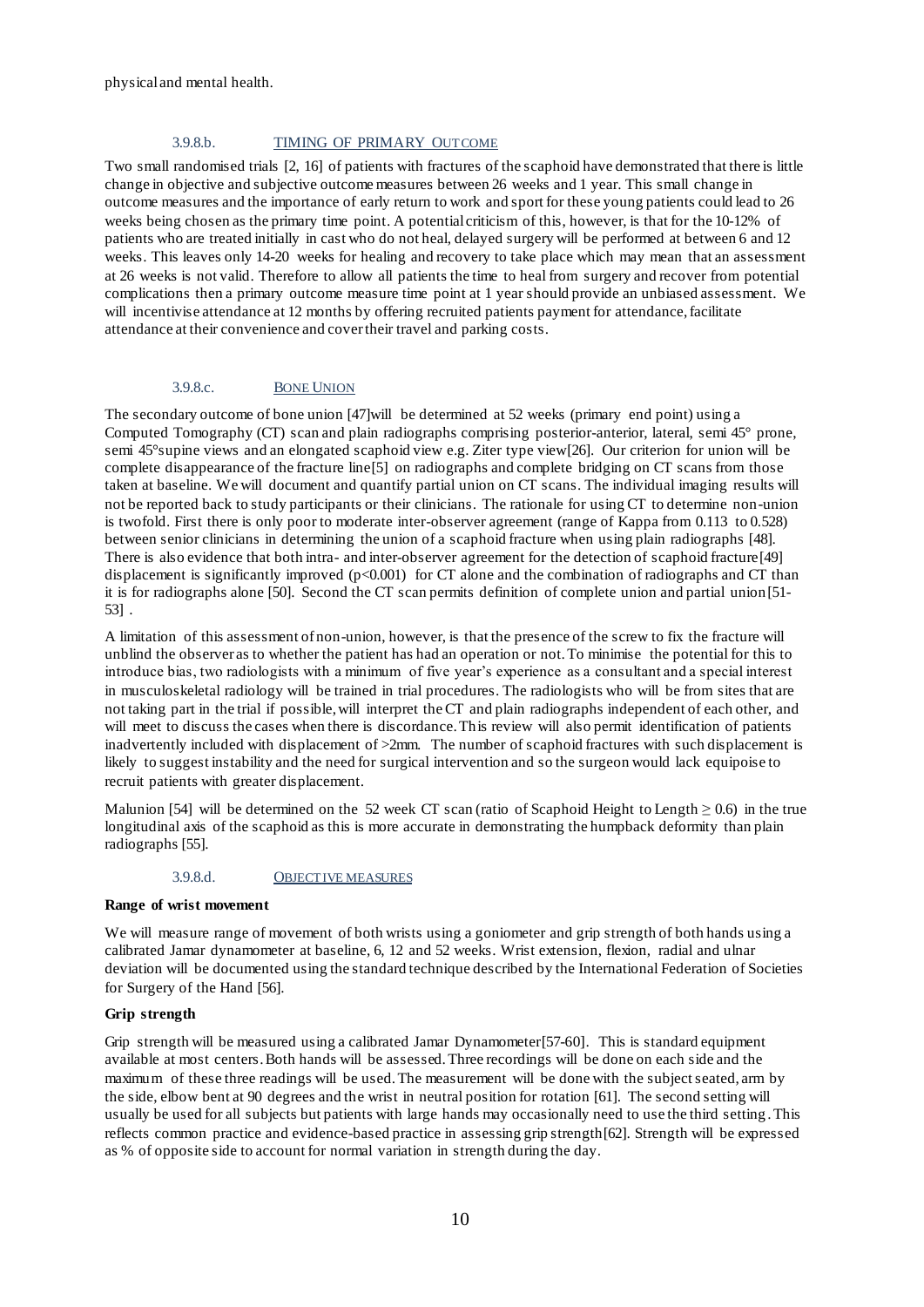#### **Beighton Joint Laxity Score**

When undertaking the range of wrist movement and grip strength at baseline we should also record the Beighton Joint Laxity Score. This is a measure of joint mobility and helps to indicate the hypermobility of patients which may lead to proneness to orthopaedic disorders[\[63\]](#page-21-0). Patients are asked to complete a series of simple tests which allows a numerical score of 0 to 9 to be given, one point being allocated for the ability to perform each of the tests. For the purpose of this study, the thumb count for the injured wrist will be excluded to prevent pain and discomfort to the patient that could also further displace the fracture. This assessment, therefore, will give a score out of 8 rather than 9.

#### **Return to work and recreational activities**

This will be established through patient self-report when completing the postal questionnaire at follow-up using standard questions about number of days off work and ability to perform usual activities when at work and when performing unpaid recreational activities.

### **Complications**

Infection will be defined as for the "Surgical Site Infection" audit [\[64\],](#page-21-1) delayed wound healing will be defined as any wound that has not healed by two weeks. Complex Regional Pain Syndrome is defined after surgery as puffy painful swelling of the whole hand restricting full tuck of the fingers at 2 weeks, nerve (hypoaesthesia or numbness in the territory of the palmar cutaneous branch of the median nerve, superficial division of the radial nerve or the median nerve ) or vessel events (large  $(2 \text{ cm})$  haematoma in the line of the radial artery), and screw related complications (protrusion of either end into the adjacent joint, fracture or bending of the screw, a radiolucent halo around all parts of the screw > 1mm, screw backing out or moving). Additional complications including nerve injury, implant problems, degenerative change [\[65\],](#page-21-2) AVN and infection (up to 26 weeks) will also be recorded.

3.9.8.e. COST EFFECTIVENESS ANALYSIS

The economic evaluation will assess the relative cost-effectiveness of surgical fixation compared with plaster cast treatment. Costs and health outcomes associated with the interventions will be collected during the 1-year trial period. These costs and outcomes will be extrapolated and modeled over a longer time horizon than captured by the trial (e.g. lifetime of the patient) if this is appropriate given the results of the trial. The additional data from the 5-year follow-up review on the long-term consequences of cast immobilisation and internal fixation, which are not adequately captured in RCTs, will be used to update the model results once available.

Detailed information will be collected on the costs of surgical fixation, including time in surgery, drugs and hospital bed usage, and the costs associated with plaster cast treatment. The impact of the two treatments on subsequent morbidity costs will be assessed. The use of hospital readmissions, outpatient attendances, general practice, community and personal health services will be collected during the various follow-up points through administered questionnaires. These resource use data will be multiplied by appropriate unit costs obtained from the NHS Reference Costs databases [\[66\]](#page-21-3), the Personal Social Services Research Unit [\[67\]](#page-21-4), the British National Formulary [\[68\]](#page-21-5), and other published literature. The primary perspective of the analysis will be that of the NHS and Personal Social Services, consistent with that used by the National Institute for Health and Clinical Excellence [\[69\].](#page-21-6) However, given that surgical fixation avoids the need to immobilise the wrist in a cast and accelerates return to normal function, days lost from work and normal activities, and private expenditures related to treatment will also be recorded and these costs will be included in a secondary analysis.

Health outcomes will be expressed in terms of the quality-adjusted life year (QALY), which captures the impact of treatment on both mortality and morbidity by 'weighting' each period of follow-up time by the value corresponding to the QoL (using the EQ-5D [\[70\]](#page-21-7) during that period [\[71\].](#page-21-8) The EQ-5D will be administered at baseline, 6, 12, 26, and 52 weeks follow-up, and also at the 5-year follow-up review using questionnaires. The EQ-5D 'profiles' generated for each patient, at each follow-up point, will be valued using a set of estimated preferences based on the UK population [\[72\]](#page-21-9). These scores will be converted into QALYs using area under the curve analysis [\[73\].](#page-21-10) A review of the literature will be conducted to establish whether it is possible to make links between the short term outcomes measured in the trial and longer term health-related QoL.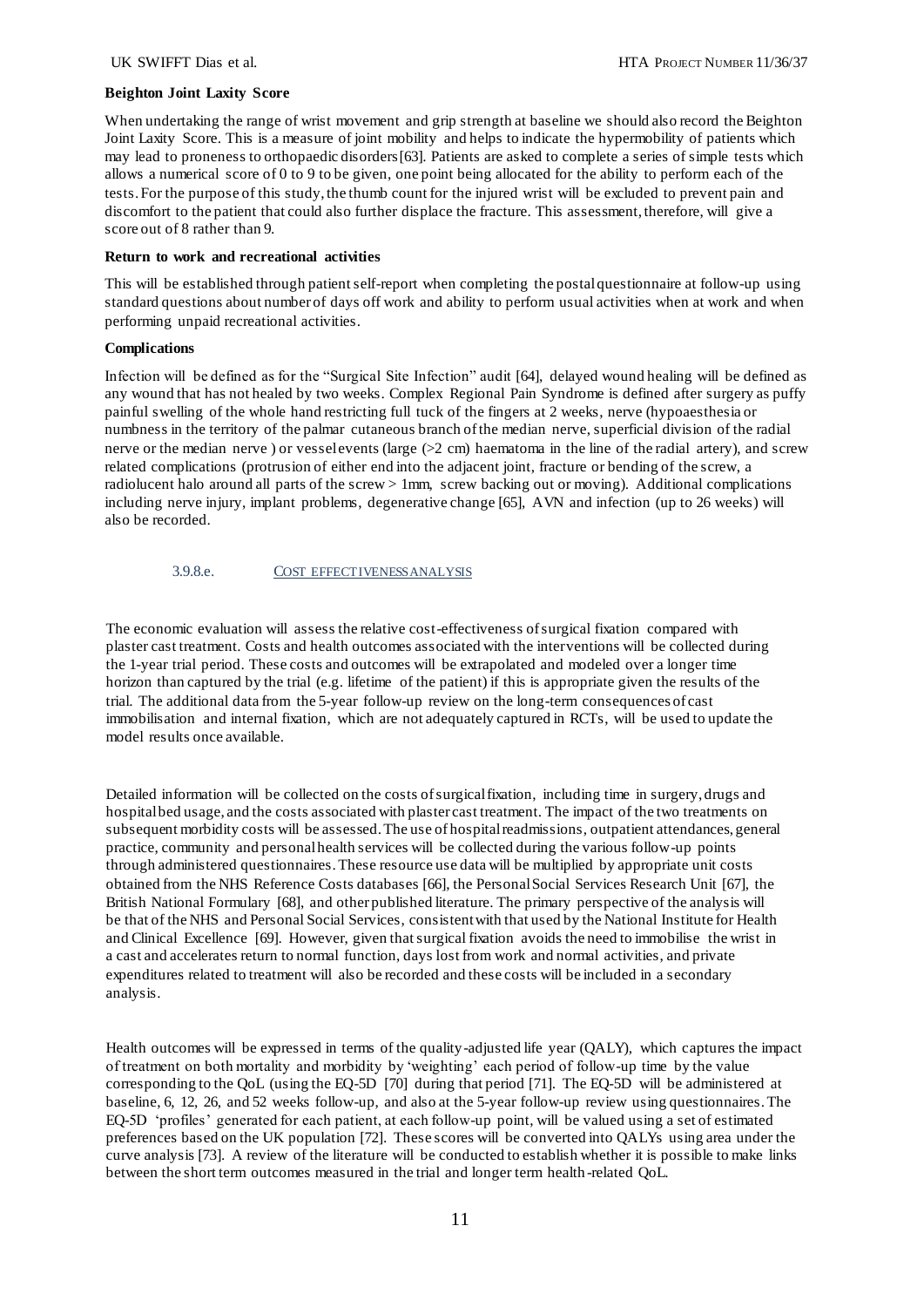The results of the trial will provide an unbiased estimate of the relative treatment effect of surgical fixation compared with plaster casts. However, it is unlikely to provide all the evidence relevant to the decision on whether surgical treatment represents a cost-effective option to the NHS. Therefore, a decision-analytic model will be developed to extrapolate the effects of the interventions over a longer time horizon and incorporate other relevant evidence on the interventions, identified through a review of the literature. The precise structure of the model will be developed during the project in collaboration with clinical colleagues but it is likely to be based around the long-term consequences of wrist arthritis. Once the data becomes available, outcomes from the 5- year follow-up will be used to inform the long-term consequences. Cost and QALY data will be synthesised to generate an incremental cost effectiveness ratio (ICER), which is defined as the ratio of the mean difference in costs to the mean difference in QALYs between treatments. In order to characterise the uncertainty in the data, probabilistic sensitivity analyses will be conducted and the potential value of further research in this area assessed [\[74\]](#page-21-11). The uncertainty will be presented using a cost-effectiveness acceptability curve which shows the probability of surgical fixation being more cost-effective than plaster casts conditional on a maximum value being attached to an additional unit of health outcome [\[75\]](#page-21-12). Multivariable regression analyses will be used to assess heterogeneity in costs, QALYs and cost effectiveness. The economic analysis will also apply imputation techniques to address the statistical issues related to the presence of missing data [\[76\]](#page-21-13).

The 5-year follow-up review will facilitate an additional analysis that examines the relationship between outcomes reported at 1 year and 5 years. If considered appropriate, structural equation modeling [\[77\]](#page-21-14) will be used to determine the factors that predict outcomes at 5 years and to assess the predictive performance of outcomes at 1-year. This may also be used to assess the cost-effectiveness of following patients up at 5 years post-surgery in general practice.

In summary, the economic analysis will consist of the following:

- 1) A within trial analysis with total costs and EQ-5D scores presented for both intervention groups.
- 2) Extrapolation of mean health-related quality of life and cost estimates observed during the 1-year trial period over time
- 3) Calculation of mean differences in total costs and QALYs between the interventions, and ICER for surgical fixation to give the incremental cost per QALY gained.
- 4) Update the model and ICER results based on the data from the 5-year follow-up review
- 5) Examine the relationship between outcomes reported at 1 and 5 years to assess the predictive performance of outcomes at 1-year.

#### 3.9.8.f. QUALITATIVE STUDY OF PATIENT EXPERIENCE

The qualitative data collected in the nested study will be used to generate a model (or models) which reflect patient experiences of wrist fracture and treatment, and which identify difficulties and advantages of the different treatment options. Such models are likely to focus upon personal and lifestyle attributes as well as physical recovery, and to incorporate a range of non-clinical factors which are not routinely considered in clinical interactions.Insight into participation in a clinical trial will also be generated.

Following the conventions of the constant comparative method [\[32](#page-19-11)[, 33](#page-19-12)] data analysis will be carried out alongside data collection, with interviews transcribed and analysed in batches before further data are collected. In this way, the process is iterative with models and theories developed from 'within' the interviews rather than from existing theory or clinical practice] and tested or refined in the collection of more data.

All interviews will be 'coded' independently by the researcher with a second team member ensuring consistency and validity of the coding process. Coded interviews will be reviewed to identify key ideas and themes so that models of patient experience might be constructed. These models will be further tested and *constantly* refined as new data are considered. Data collection, and analysis, ceases when no new themes or ideas are present in the interview data, and when the model of patient experience is stable and no longer growing or evolving. This point is known as data saturation [\[78\]](#page-21-15), previous research suggests that this is often reached with as few as 10-13 interviews [\[79\]](#page-21-16) – we propose up to 40 interviews here to include at least 15 from each treatment arm to enable data saturation.

Within this study we would expect to generate up to 4 interrelated models of patient experience: i) reporting patients' experiences of wrist fracture, its impact upon their lifestyle, everyday functioning and their recovery; ii) reporting the benefits and difficulties associated with surgical fixation; iii) reporting the benefits and difficulties associated with plaster cast treatment and, iv) reporting experiences and attitudes towards involvement in surgical, clinical research.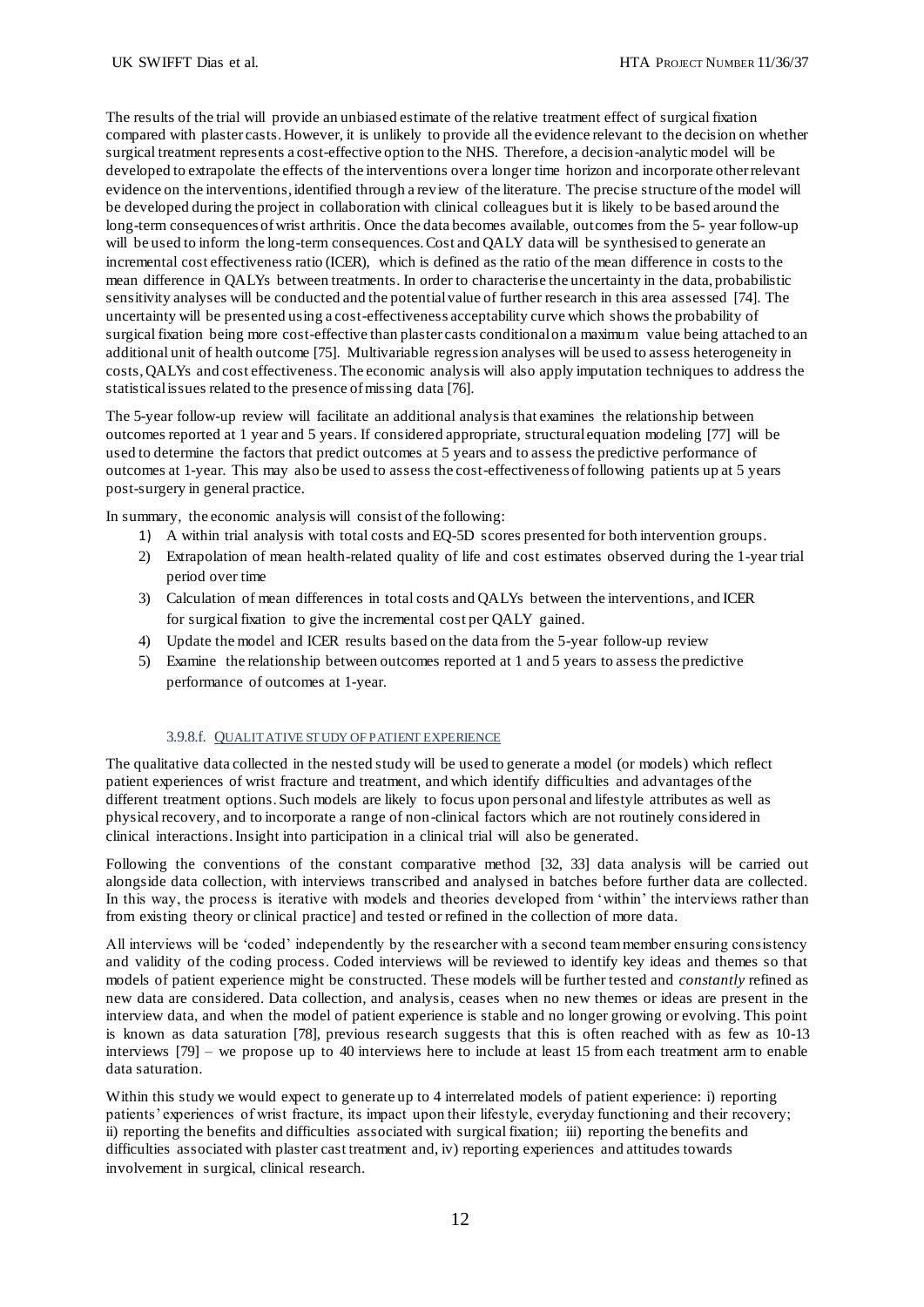## 3.9.8.g FIVE YEAR CLINIC REVIEW

The long-term consequences of cast immobilisation and internal fixation have not been adequately determined in RCTs. Therefore at five years after their original injury, all trial participants will be asked to attend a followup visit at their participating hospital for a clinical and radiographic follow-up. When possible an unbiased independent orthopaedic surgeon who was not involved in the treatment phase of the study will perform the clinical examination. This will include inspection and evaluation of scar sensibility when applicable, palpation for tenderness, measurement of joint movement with a goniometer, as well as measurement of grip strength and pinch strength [\[17\]](#page-18-11).

Participants will also be asked to complete a questionnaire asking about perceived hand problems (e.g. weakness of wrist, reduced range of movement) as well as the primary outcome measure, the PRWE and EQ-5D. The radiographic examination will include standardized images of both wrist joints and scaphoid images of the injured wrist comprising posterior-anterior, lateral, semi 45° prone, semi 45°supine views and an elongated scaphoid view e.g. Ziter[\[26\]](#page-19-7) type view.. We will also obtain a CT scan to investigate for osteoarthritis, its severity and changes around the implant [\[17\]](#page-18-11). Radiographs and CT scan will be assessed for union of the fracture, osteoarthritic changes, avascular necrosis, implant status and the shape of the scaphoid [\[65\]](#page-21-2). Osteoarthritis will be graded as 1 (a normal joint), 2 (narrowing of the joint space), 3 (osteophytes), 4 (narrowing and osteophytes), or  $5$  (narrowing, osteophytes, and subchondral sclerosis) [\[80\]](#page-21-17).

We shall assess the feasibility of a five year review by undertaking an internal pilot study. For this we would follow-up the participants who were recruited at the four sites into the internal pilot study at five years. Based on our recruitment assumptions, during this time it should be feasible to recruit one patient/month at each of the four sites and therefore at the end of the six months we should have recruited around 24 trial participants. Our main study is designed to detect an effect size of 0.3 at 80% power using 5% significance level, which would require following-up 350 participants at 1 year. If there is a further 20% attrition rate at 5 years of the 350 patients followed-up at 1 year then a final sample size at the end of the proposed long term follow-up period of 280 would provide power of 70% to detect an effect size of 0.3 using 5% significance level. This estimate of attrition and power to detect a difference for a 5 year long term follow-up study has been considered acceptable by the DMEC and TSC for the analogous HTA funded surgical trial of treatment for fractures of the proximal humerus. In short, for the pilot five year review to be considered feasible we would need to follow-up a minimum of 64% of the 24 patients recruited into the trial during its early phase. Therefore the internal pilot study of the five year review would comprise of: following up the six months of participants recruited into the pilot; a llow for three months to complete the follow-up of these participants (at the end of this period we would report to the independent members of the TSC and DMEC the proportion of patients who complete the five year review who would then recommend to the HTA whether we should continue); and if the HTA, who make the final decision, declines to continue the review then a further three months would be needed to do the analyses of the data that has been completed and write an addendum to the main HTA monograph.

To maximise the success of the five year review we shall do the following. First, for a young population it should be an effective strategy to collect their mobile number and email address at baseline to check at five years their address details. Should there be problems contacting the participant we will ask their General Practitioner for their address. The participant will have consented for us to do this when recruited into the trial. Second, we would keep in contact with patients through an annual newsletter and incentivise attendance at five year follow-up by offering payment for attendance, facilitate attendance at their convenience and cover their travel and parking costs. In addition we have allocated an extra 9 months to allow us time to contact and follow-up as many of the patients recruited to this study as possible. Third, a previous study has shown that with many telephone calls and letters, as well as using the NHS tracking system, it is feasible to encourage patients to attend such a follow-up clinic [\[65\].](#page-21-2) In this study, at a mean of 93 months, 71 of 88 (81%) patients with a fracture of the scaphoid who were randomised to Herbert screw fixation or below-elbow plaster cast immobilisation were successfully followed-up.

# 3.9.8.g. BLINDING

The patients cannot be blind to their treatment. The treating surgeons will, of course, not be blind to the treatment, but will take no part in the postoperative subjective assessment of patients. The functional outcome data will be collected and entered onto the trial central database via postal questionnaire by a research assistant who will be blind to the treatment allocation. The statistical analysis will also be performed blind. We will mitigate against bias by ensuring that all radiographs and CT scans are assessed by independent senior radiologists and researcher.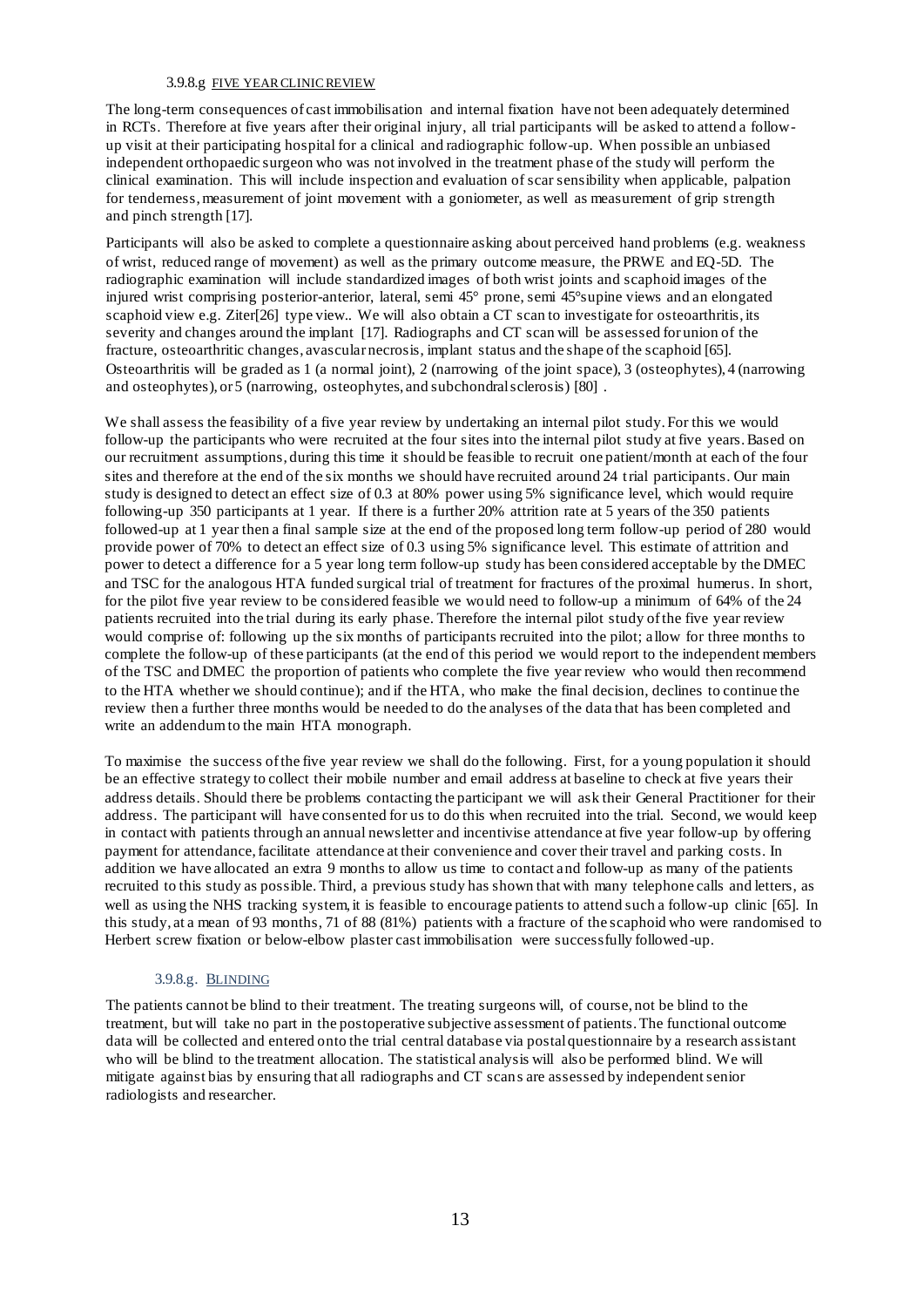# *3.10. RESEARCH GOVERNANCE*

## 3.10.1.a. QUALITY CONTROL

The University Hospitals of Leicester NHS Trust has agreed to be the lead sponsor for this project. This study will be fully compliant with the Research Governance Framework and MRC Good Clinical Practice Guidance. If a patient wishes to *complain* formally, they will be advised to do this through NHS Complaints Procedure. If a patient is *harmed* and this is due to someone's negligence then they may have grounds for legal action or compensation against the Sponsor (in respect of harm arising out of participation in the trial) or the NHS (in respect of any harm which has resulted from the treatment received).

We will institute a rigorous programme of quality control. The day-to-day management of the trial will be the responsibility of the Trial Co-ordinator based at York Trials Unit who will be supported by administrative staff and regular meeting with the Trial Management Group and will ensure adherence to the trial protocols at the trial sites. Quality assurance checks will be undertaken by YTU to ensure integrity of randomisation, study entry procedures and data collection. The YTU has a quality assurance manager who will monitor this trial by conducting regular (yearly or more if deemed necessary) inspections of the Trial Master File. Written reports will be produced for the TSC and DMEC informing them of any corrective action that is required.

## *4.* **PROJECT TIMETABLE AND MILESTONES**

## *4.1. Patient recruitment and expected recruitment rates*

We envisage for the main trial a 4.5 year study but in addition include a 5 year review. The main recruitment period for the trial will be for 30 (24+6 for slower recruitment) months and patients followed up at 6, 12, 26 and 52 weeks.

17 NHS hand units, accounting for 7.6 million population have agreed to participate. The rate of scaphoid waist fractures is 80-161/million/year (the latter in the military) providing a minimum of 608 fractures/year. Previous small studies [\[2,](#page-18-1) [16\]](#page-18-10) had a recruitment rate of 83% and attrition of 8%. However, based on our experience of large, multi-centre trials a pragmatic estimate of 40% recruitment and 20% attrition will need identification of 1095 patients to have 350 patients completed by trial end. We would therefore need to recruit for a minimum of 2 years identifying 11 patients a week and recruiting 4 or 5 patients a week which we consider feasible. The results of the internal pilot study will inform the need to set up more than the 17 sites considered necessary to meet our recruitment target.

# *4.2. Project Plan*

The proposed start date of the trial is 01/04/13 for which the duration is 54 months. There are four key milestones to the trial:

First, there is the recruitment of patients into the trial. This will commence early in month 4 with the internal pilot study and should be complete in month 36.

Second, there is the qualitative study in which we will commence recruitment of patients from month 4 onwards. It is envisaged that we will include a sample of patients in the qualitative study from throughout the recruitment phase of the trial, a further twelve months to complete the data collection at 52 week follow-up, and a further six months to complete the analysis.

Third, during months 49 to 54, after completion of trial follow-up and data cleaning, the effectiveness and health economic analysis (within trial analysis and extrapolation from short term to 5 year outcomes) will be undertaken.

Fourth the HTA monograph will be complete in month 54.

In addition to the trial, we propose to undertake a 5 year clinic review of trial participants for which the duration is an additional 54 months. Data will be collected for our cohort of patients from month 64 to 105.

During months 106 and 108 the effectiveness and health economic analyses (to update the model and examine relationships between outcomes at 1 and 5 years) will be undertaken and an addendum to the HTA monograph completed.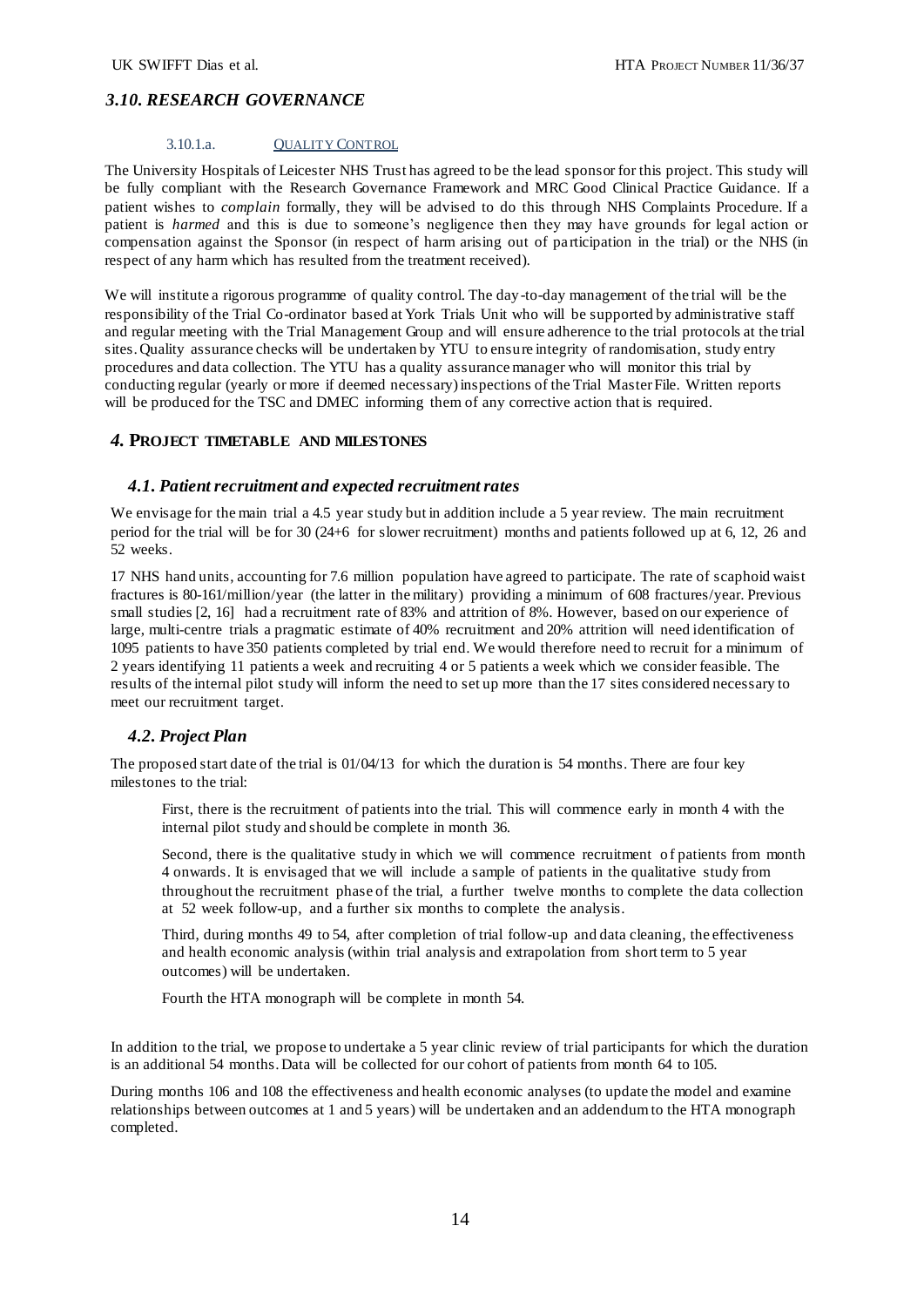| Time period (month) | Activity                                                                                                  |
|---------------------|-----------------------------------------------------------------------------------------------------------|
| $1 - 3$             | Complete local R&D approval and set up for 4 sites                                                        |
| $4 - 6$             | Initiate early recruitment (internal pilot study at 4 sites and continue R&D approval<br>for other sites) |
| $7 - 36$            | Main recruitment for trial                                                                                |
| $37 - 48$           | Complete final 12 month follow-up                                                                         |
| $49 - 54$           | Analysis and write up of main HTA monograph                                                               |
| $55 - 63$           | Preparation for 5 year clinic review                                                                      |
| $64 - 96$           | Conduct 5 year clinic review                                                                              |
| 64-69               | Internal pilot follow-up for 5 year review                                                                |
| 70-72               | Three months to follow-up the last participant to be followed-up for the internal pilot                   |
| $73 - 75$           | If internal pilot is unsuccessful, to complete analysis and write up the report                           |
| $97 - 105$          | Allow 9 months to complete clinics and prepare analysis                                                   |
| $106 - 108$         | Complete analysis and write HTA addendum monograph                                                        |

# **5. EXPERTISE**

Our multi-disciplinary team which includes service users, clinicians and health service researchers has already fostered a strong research network of collaborating centres for clinical trials in orthopaedic surgery and contributes to the collective research endeavour in the NHS. Qualitative researchers within our units supervised by PL will run the qualitative study.

British Society for Surgery of the Hand (BSSH) has contributed to the development of this proposal and fully supports it. The Patient Liaison Group Lay Chairman, Mr Nick Welch, of the British Orthopaedic Association will represent patients on the TSC ensuring service user involvement from inception through to completion of the project. Service users will contribute to the development of the trial protocol such as the patient information documentation and consent process for trial participation.

The lead applicant (JD) is an internationally recognised expert in scaphoid injuries having published widely [\[2,](#page-18-1) [5,](#page-18-4) [7,](#page-18-13) [24,](#page-19-5) [47,](#page-20-6) [48,](#page-20-7) [65,](#page-21-2) [81-97\]](#page-21-18) on the subject and has conducted a smaller prospective randomised study on this injury which has helped design this study. JD will be the CI and chair the Trial Management Group, overseeing every aspect of this trial from design, and conduct to report and dissemination of findings.

Clinicians in the team have a special interest in outcomes after upper limb trauma and other disorders affecting the upper extremity and have published widely on this theme. SH has published on scaphoid fractures, and written the Map of Medicine pathway for scaphoid fractures and will represent the BSSH research committee on the Trial Management Group. AR MC SH will provide expert clinical and trial advice at each stage of the study. SB will oversee the supervision of the Trial Co-ordinator having experience of ProFHER. DT is expert in trial design and economic assessment as are GR and CM. NT, JT, CH will provide statistical oversight, draw up the analysis plan and staff at the YTU will conduct the initial analyses. SB, JD will write the HTA report.

AR is Chief Investigator for the ProFHER Trial (HTA project 06/404/53; grant £1.49 million) and is co-Investigator of the DRAFFT Trial (HTA project 08/116/97; grant £1.6 million), both UK wide multicentre trials of upper limb fractures. DT and SB are grant holders for the ProFHER Trial. DT is Chair of TSC fo[r DRAFFT.](http://drafft.ar/)  [AR](http://drafft.ar/) and SB are grant holders for 'Evidence synthesis on frozen shoulders' which assessed upper limb function after treatment of a common shoulder condition (HTA project 09/13/02; grant £195,909).

PL will provide specialist expertise in qualitative research and will oversee the management of the nested qualitative study. He is a currently a co-investigator, providing specialist methodological expertise, on two further NIHR funded studies and has recently published work which considers patient perspectives on treatment and participation in surgical research

The proposed research on scaphoid fractures complements our involvement in other projects investigating upper limb trauma. Our prior experience with intricacies and processes involved in running multi-centre surgical trials of upper limb fractures has prepared us to conduct this trial. We see similarities in the research infrastructure requirement, outcomes assessment and recruitment challenges between the ProFHER Trial and the scaphoid fracture SWIFFT trial. The groundwork in getting collaborating centres research ready for ProFHER and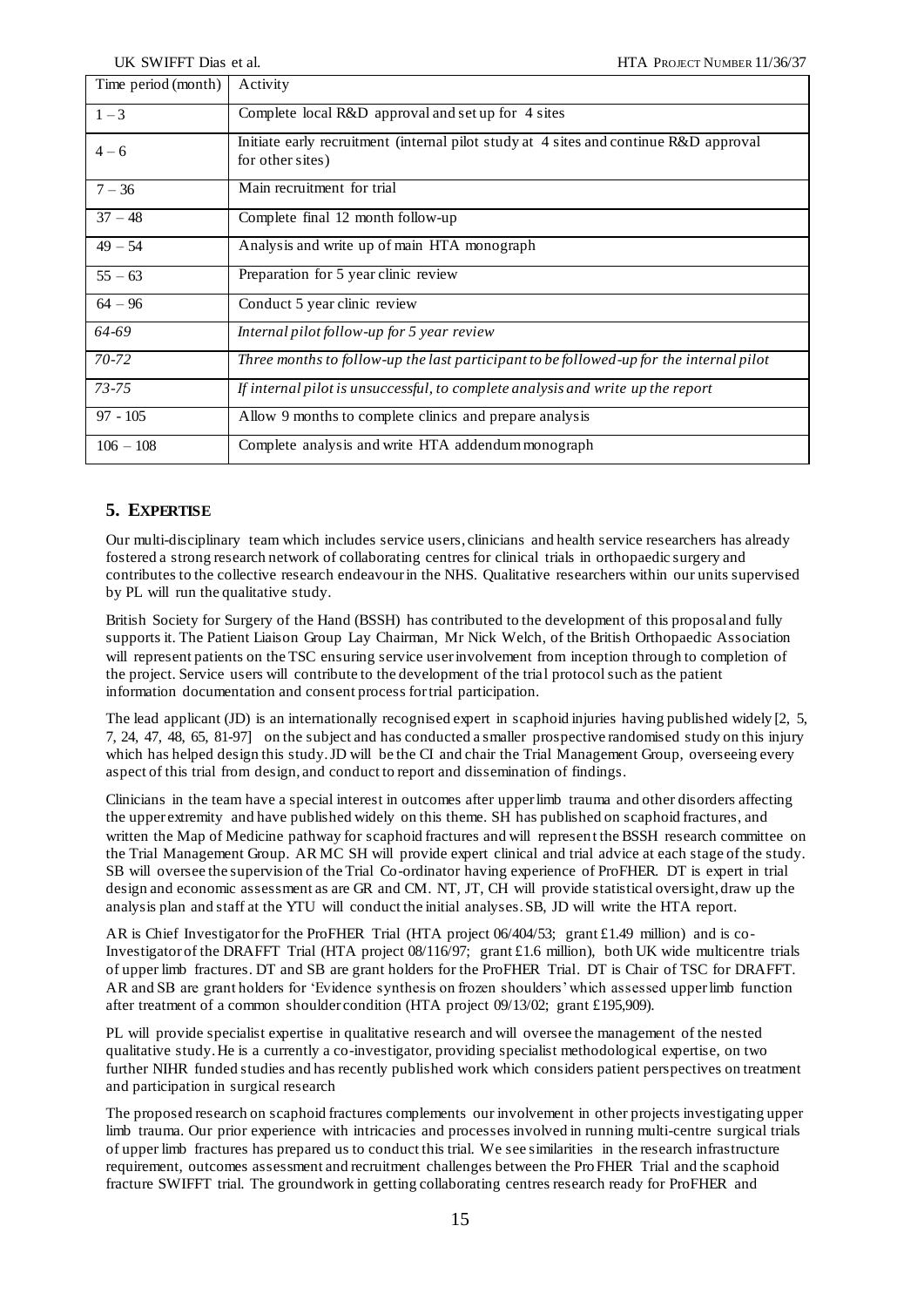# **6. SERVICE USERS**

Informal feedback from service users from our previous study [\[2\]](#page-18-1) has informed the design of this study and has particularly led us to include the evaluation of patients' experiences and preferences in this trial. This aspect is addressed by the qualitative part of this trial.

We plan to have two patient representatives; Mr Nick Welch, Lay Chair of the Patient Liaison Group of the British Orthopaedic Association has agreed to be on the Trial Steering Committee. We will also approach a service user to be on the Trial Management Group and our costs cover this.

In addition service users will help develop the detailed patient information to explain the risks and benefits of this study clearly. Service users will contribute to the development of the trial materials such as the patient information documentation and consent process for trial participation and advise on how to improve compliance and reduce attrition. Patients will also be invited to comment on the Case Record Form to ensure that all aspects of care considered important by patients are captured.

Service users will help generate patient information for Shared Decision Making [\[98\]](#page-22-0) based on findings from this trial, update the entry on Wikipedia and write the Map of Medicine [\[99\]](#page-22-1) entry on scaphoid fracture management. In this way service users will actively participate in dissemination of the conclusions of this study in a manner that is easily accessible by patients.

# *7.* **JUSTIFICATION OF SUPPORT REQUIRED**

# *7.1. Research costs*

For York Trials Unit a key research cost is that of the Trial Manager whose employment extends the full 54 month funding period. This post is essential for all aspects of the trial management. The anticipated number and distribution of the centres and allowing for cover, such as for holidays, means that a Trial Support Officer working in liaison with the Trial Co-ordinator will also be required. This will be a full-time post during recruitment and part-time during the completion of data collection and write up of the monograph. Data management staff, economist, statistician and trial secretary are required at all time, although at variable whole time equivalents (WTEs) depending on the stage of the trial. In addition, there are some nominal small proportions of WTE for staff who are involved in the supervision of trial management, statistical and economic aspects of the trial. In addition, there are the costs of consumables incurred for aspects of data collection and management (e.g. printing of forms, scanning license, archiving, and randomisation) and travel expenses for attending regular meetings with the Trial Management Group, Trials Steering Committee, Data Monitoring Ethics Committee, and visits to participating sites. For the 5 year review, all staff costs are at a nominal small proportion of WTE. This element of the study should be set up during the trial and will mostly require careful monitoring with financial incentives and re-imbursements to encourage the trial participants to attend.

Funding is also required to facilitate the full participation of Prof Dias, the lead applicant, in every aspect of the trial and to provide clinical support and advice for the recruiting sites. This includes the part-time funding of a Research Nurse and Assistant to maximise participant recruitment and data collection at the lead site (Leicester). The lecturer will oversee the assessments of radiographic and CT scan data which will form part of work for a PhD with the Assistant. The secretary will assist in the administration and help in the transcription of interviews. Prof Rangan (Teesside) and Prof Costa (Coventry) have a small proportion of WTE to oversee the conduct of the study at the other sites contributing to the early recruitment of participants into the trial. In addition, there is funding of specialist expertise in qualitative research for the design, conduct and analyses of the interviews. The service users will also be reimbursed for travel expenses when attending meetings.

# *7.2. NHS Service Support costs*

There are additional patient tests (i.e. CT scans) that will be included in the trial. The CT scans at baseline, 52 weeks and 5 years are not contributing to patient care and therefore the individual results of this particular activity will not be reported back to study participants or their clinicians. Hence this is a research cost which should be met by the research funder [\[100\].](#page-22-2) In addition, our trial costs include payment per patient recruited for the 54 month study to cover costs of a research nurses' time for tasks such as patient screening, assessing eligibility, randomising and subsequent collection of follow-up hospital data, noting complications and obtaining the initial and 52 week CT scans. There will be further per patient payments to cover similar activities during the 5 year review. Again, these activities are not contributing directly to the care of a patient. Therefore as has been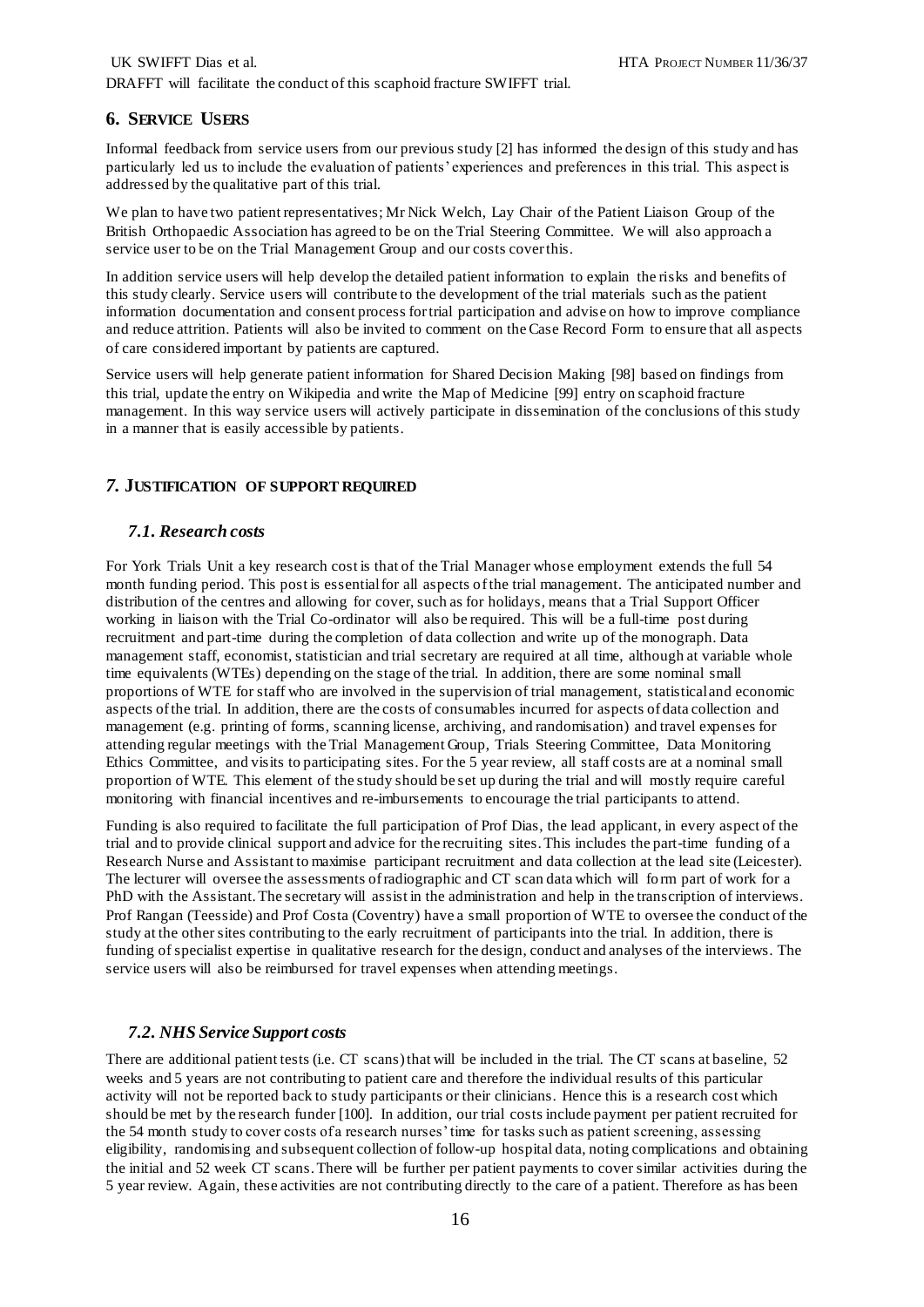approved previously by the HTA for the ProFHER and DRAFFT trials we pro pose that these should be included as a research cost which has subsequently been agreed with the HTA. The cost, however, of obtaining patient consent, which is £15,330, has been agreed to be a NHS Service Support cost.

# *7.3. NHS Excess Treatment Costs*

The excess treatment costs of the surgical intervention for this trial are estimated to be £335,946. This, however, is a pragmatic trial for which the interventions being compared are standard treatment options currently available in the NHS. We anticipate therefore that there will be no excess treatment costs overall. While this is likely to be the case in the majority of centres, this may not necessarily apply to certain hospitals, even in the context of a potentially low recruitment rate, that have a below average rate of surgery. It will be for the individual providers at the participating sites to consider the need to fund these treatment costs when deciding on approval for the trial.

The research cost of this grant application includes the costs due to the  $\text{\textsterling}600/\text{patient}}$  payment for the time of the Research Nurse to perform tasks such as patient screening, assessing eligibility, randomising and subsequent collection of follow-up hospital data. Whilst this cost per patient payment may be made to the NHS to reimburse the time of a Research Nurse we are requesting this cost as a research cost because these activities are not directly contributing to patient care.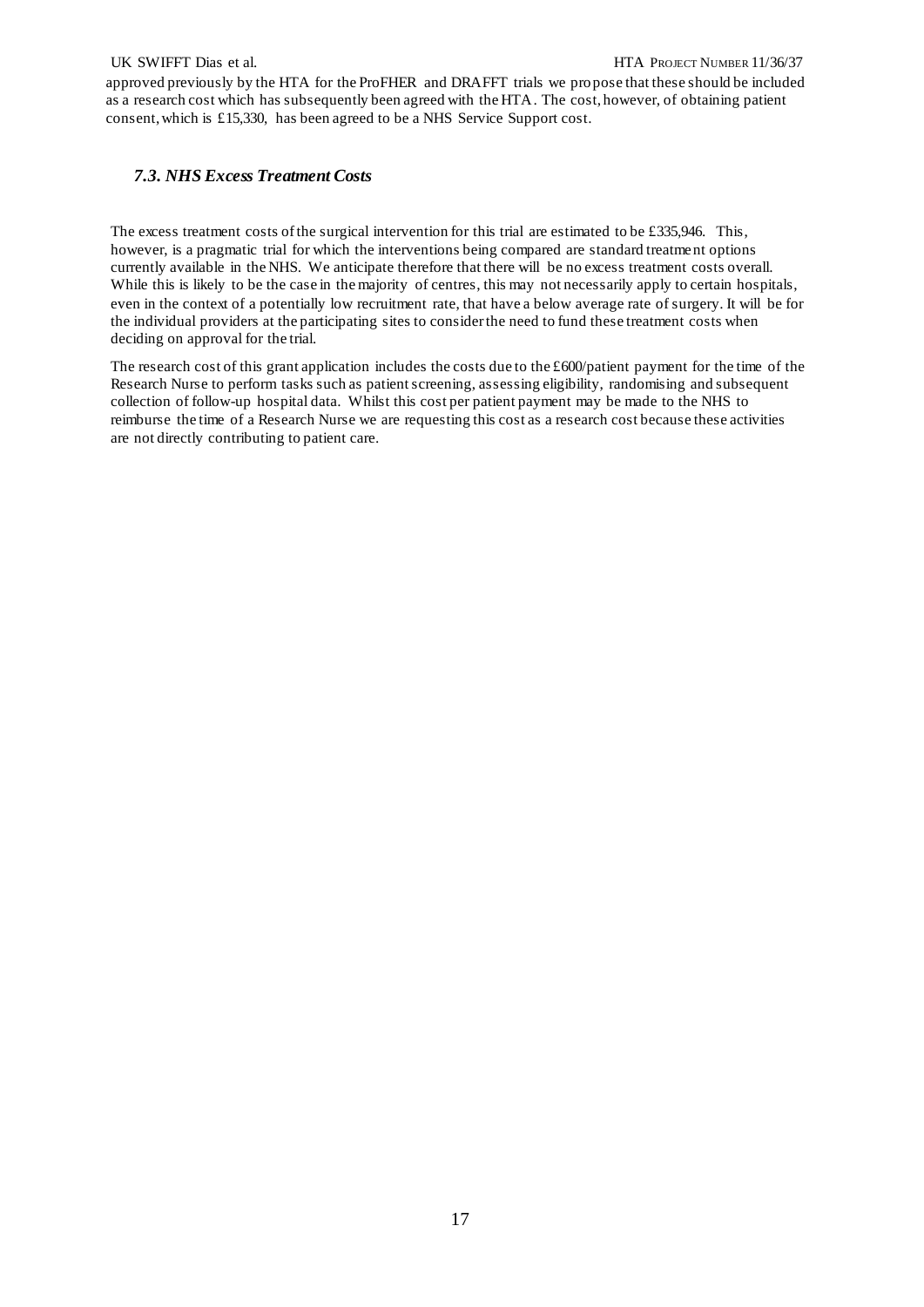# **8. FLOW DIAGRAM**

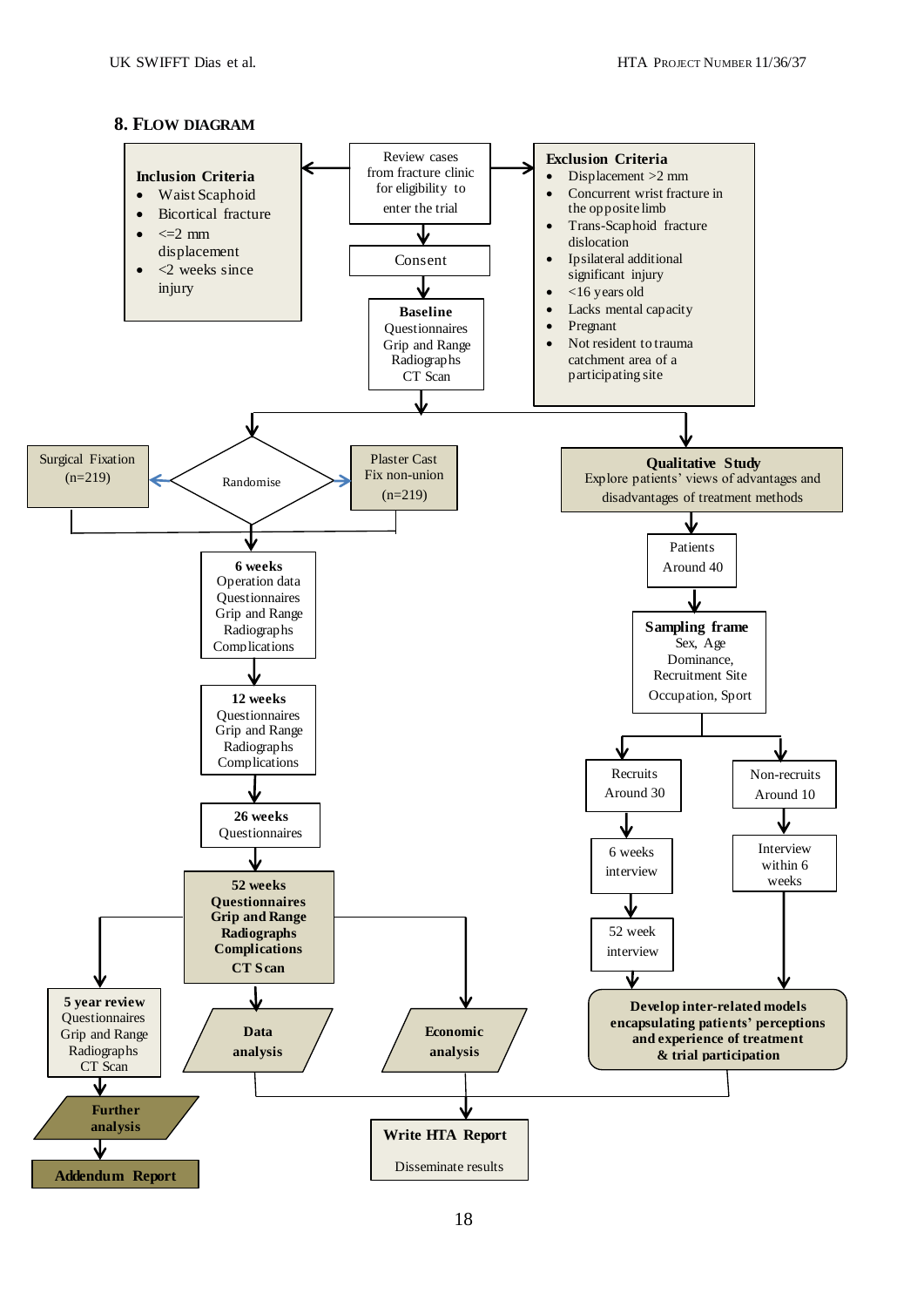# **9. REFERENCES**

- <span id="page-18-0"></span>1. MacDermid, J.C., *The Patient-Rated Wrist Evaluation (PRWE)© User Manual*. 2007, McMaster University: Hamilton, Ontario.
- <span id="page-18-1"></span>2. Dias, J.J., et al., *Should acute scaphoid fractures be fixed? A randomized controlled trial.* The Journal of bone and joint surgery.American volume, 2005. **87**(10): p. 2160-2168.
- <span id="page-18-2"></span>3. MacDermid, J.C., et al., *Patient rating of wrist pain and disability: a reliable and valid measurement tool.* Journal of Orthopaedic Trauma, 1998. **12**(8): p. 577-586.
- <span id="page-18-3"></span>4. Hove, L.M., *Epidemiology of scaphoid fractures in Bergen, Norway.* Scandinavian Journal of Plastic & Reconstructive Surgery & Hand Surgery, 1999. **33**(4): p. 423-6.
- <span id="page-18-4"></span>5. Clay, N.R., et al., *Need the thumb be immobilised in scaphoid fractures? A randomised prospective trial.* The Journal of bone and joint surgery.British volume, 1991. **73**(5): p. 828-832.
- 6. Cooney, W.P., III, J.H. Dobyns, and R.L. Linscheid, *Nonunion of the scaphoid: analysis of the results from bone grafting.* Journal of Hand Surgery - American Volume, 1980. **5**(4): p. 343-354.
- <span id="page-18-13"></span>7. Dias, J.J. and H.P. Singh, *Displaced fracture of the waist of the scaphoid.* Journal of Bone & Joint Surgery - British Volume, 2011. **93**(11): p. 1433-9.
- <span id="page-18-5"></span>8. Duppe, H., et al., *Long-term results of fracture of the scaphoid. A follow-up study of more than thirty years.* Journal of Bone & Joint Surgery - American Volume, 1994. **76**(2): p. 249-252.
- <span id="page-18-6"></span>9. Mack, G.R., et al., *The natural history of scaphoid non-union.* Journal of Bone & Joint Surgery - American Volume, 1984. **66**(4): p. 504-509.
- <span id="page-18-7"></span>10. Doornberg, J.N., et al., *Nonoperative treatment for acute scaphoid fractures: a systematic review and meta-analysis of randomized controlled trials.* Journal of Trauma-Injury Infection & Critical Care, 2011. **71**(4): p. 1073-81.
- 11. Symes, T.H. and J. Stothard, *A systematic review of the treatment of acute fractures of the scaphoid.* Journal of Hand Surgery: European Volume, 2011. **36**(9): p. 802-10.
- 12. Yin, Z.G., et al., *Treatment of acute scaphoid fractures: systematic review and metaanalysis.* Clinical Orthopaedics & Related Research, 2007. **460**: p. 142-151.
- 13. Modi, C.S., et al., *Operative versus nonoperative treatment of acute undisplaced and minimally displaced scaphoid waist fractures--a systematic review.* Injury, 2009. **40**(3): p. 268-273.
- <span id="page-18-8"></span>14. Buijze, G.A., et al., *Surgical compared with conservative treatment for acute nondisplaced or minimally displaced scaphoid fractures: a systematic review and metaanalysis of randomized controlled trials.* Journal of Bone & Joint Surgery - American Volume, 2010. **92**(6): p. 1534-1544.
- <span id="page-18-9"></span>15. Bond, C.D., et al., *Percutaneous screw fixation or cast immobilization for nondisplaced scaphoid fractures.* The Journal of bone and joint surgery.American volume, 2001. **83**(4): p. 483-488.
- <span id="page-18-10"></span>16. McQueen, M.M., et al., *Percutaneous screw fixation versus conservative treatment for fractures of the waist of the scaphoid: a prospective randomised study.* Journal of Bone & Joint Surgery - British Volume, 2008. **90**(1): p. 66-71.
- <span id="page-18-11"></span>17. Vinnars, B., et al., *Nonoperative compared with operative treatment of acute scaphoid fractures. A randomized clinical trial.* Journal of Bone & Joint Surgery - American Volume, 2008. **90**(6): p. 1176-1185.
- <span id="page-18-12"></span>18. Slade, J.F., III and T. Gillon, *Retrospective review of 234 scaphoid fractures and nonunions treated with arthroscopy for union and complications.* Scandinavian Journal of Surgery: SJS, 2008. **97**(4): p. 280-289.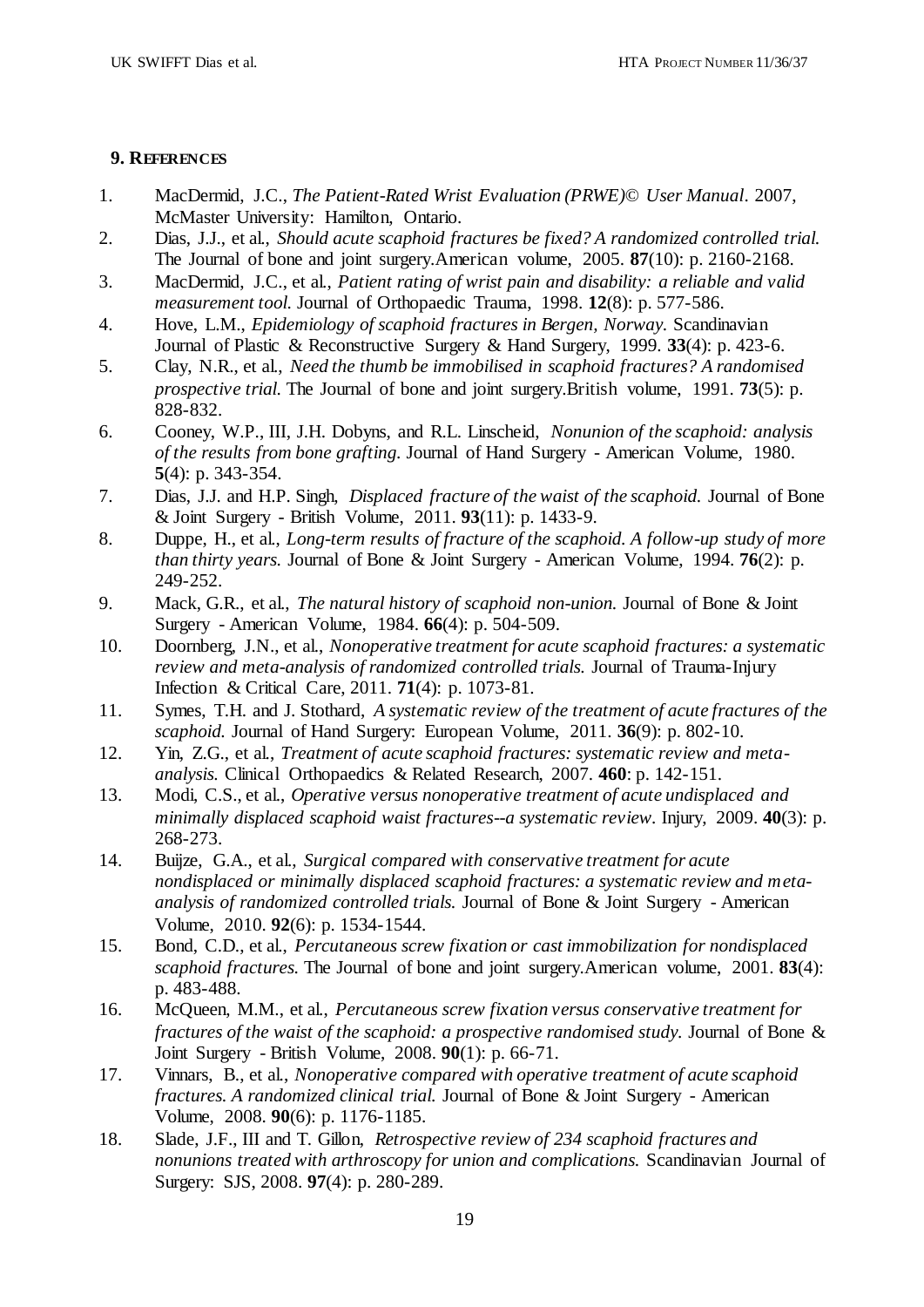- <span id="page-19-0"></span>19. Van Tassel, D.C., B.D. Owens, and J.M. Wolf, *Incidence estimates and demographics of scaphoid fracture in the U.S. population.* Journal of Hand Surgery - American Volume, 2010. **35**(8): p. 1242-1245.
- <span id="page-19-1"></span>20. *The NHS Information Centre, Hospital Episode Statistics for England. Inpatient statistics, 2005-09. Activity in English NHS Hospitals and English NHS commissioned activity in the independent sector.* 2010, The Health and Social Care Information Centre. HES Analysis: Leeds.
- <span id="page-19-2"></span>21. McCulloch, P., et al., *Randomised trials in surgery: problems and possible solutions.* BMJ, 2002. **324**(7351): p. 1448-51.
- <span id="page-19-3"></span>22. Cook, J.A., C.R. Ramsay, and J. Norrie, *Recruitment to publicly funded trials--are surgical trials really different?* Contemporary Clinical Trials, 2008. **29**(5): p. 631-4.
- <span id="page-19-4"></span>23. Davis, E.N., et al., *A cost/utility analysis of open reduction and internal fixation versus cast immobilization for acute nondisplaced mid-waist scaphoid fractures.* Plastic & Reconstructive Surgery, 2006. **117**(4): p. 1223-1235.
- <span id="page-19-5"></span>24. Singh, H.P., N. Taub, and J.J. Dias, *Management of displaced fractures of the waist of the scaphoid: meta-analyses of comparative studies.* Injury, 2012. **43**(6): p. 933-9.
- <span id="page-19-6"></span>25. Bhat, M., et al., *MRI and plain radiography in the assessment of displaced fractures of the waist of the carpal scaphoid.* Journal of Bone & Joint Surgery - British Volume, 2004. **86**(5): p. 705-13.
- <span id="page-19-7"></span>26. Ziter, F.M., Jr., *A modified view of the carpal navicular.* Radiology, 1973. **108**(3): p. 706- 707.
- <span id="page-19-8"></span>27. Thabane, L., et al., *A tutorial on pilot studies: the what, why and how.* BMC Medical Research Methodology, 2010. **10**.
- <span id="page-19-9"></span>28. Watson, J.M. and D.J. Torgerson, *Increasing recruitment to randomised trials: a review of randomised controlled trials.* BMC Medical Research Methodology, 2006. **6**.
- 29. McDonald, A.M., et al., *What influences recruitment to randomised controlled trials? A review of trials funded by two UK funding agencies.* Trials [Electronic Resource], 2006. **7**.
- 30. Campbell, M.K., et al., *Recruitment to randomised trials: strategies for trial enrollment and participation study. The STEPS study.* Health Technology Assessment (Winchester, England), 2007. **11**(48): p. iii, ix-105.
- <span id="page-19-10"></span>31. Mason, J., *Qualitative interviewing: asking, listening, interpreting*, in *Qualitative Research in Action*, T. May, Editor. 2002, SAGE Publishers: London.
- <span id="page-19-11"></span>32. Strauss, A. and J. Corbin, *Basics of Qualitative Research: Grounded Theory Procedures and Techniques*. 1990, Newbury Park, CA: Sage Publications.
- <span id="page-19-12"></span>33. Glaser, B.G. and A.L. Strauss, *The Discovery of Grounded Theory: Strategies for Qualitative Research*. 1967, New York: Aldine De Gruyter.
- <span id="page-19-13"></span>34. Grewal, R. and G. King, *Percutaneous screw fixation led to faster recovery and return to work than immobilization for fractures of the waist of the scaphoid.* Journal of Bone & Joint Surgery - American Volume, 2008. **90**(8).
- <span id="page-19-14"></span>35. Zlotolow, D.A., E. Knutsen, and J. Yao, *Optimization of volar percutaneous screw fixation for scaphoid waist fractures using traction, positioning, imaging, and an angiocatheter guide.* Journal of Hand Surgery - American Volume, 2011. **36**(5): p. 916- 21.
- <span id="page-19-15"></span>36. Jeon, I.H., et al., *Percutaneous screw fixation for scaphoid fracture: a comparison between the dorsal and the volar approaches.* Journal of Hand Surgery - American Volume, 2009. **34**(2): p. 228-236.
- <span id="page-19-16"></span>37. Herbert, T.J., *Open volar repair of acute scaphoid fractures.* Hand Clinics, 2001. **17**(4): p. 589-99, viii.
- 38. Haddad, F.S. and N.J. Goddard, *Acute percutaneous scaphoid fixation A pilot study.* The Journal of bone and joint surgery.British volume, 1998. **80**(1): p. 95-99.
- 39. Slade, J.F., III and D. Jaskwhich, *Percutaneous fixation of scaphoid fractures.* Hand Clinics, 2001. **17**(4): p. 553-574.
- <span id="page-19-17"></span>40. Saeden, B., et al., *Fracture of the carpal scaphoid. A prospective, randomised 12-year*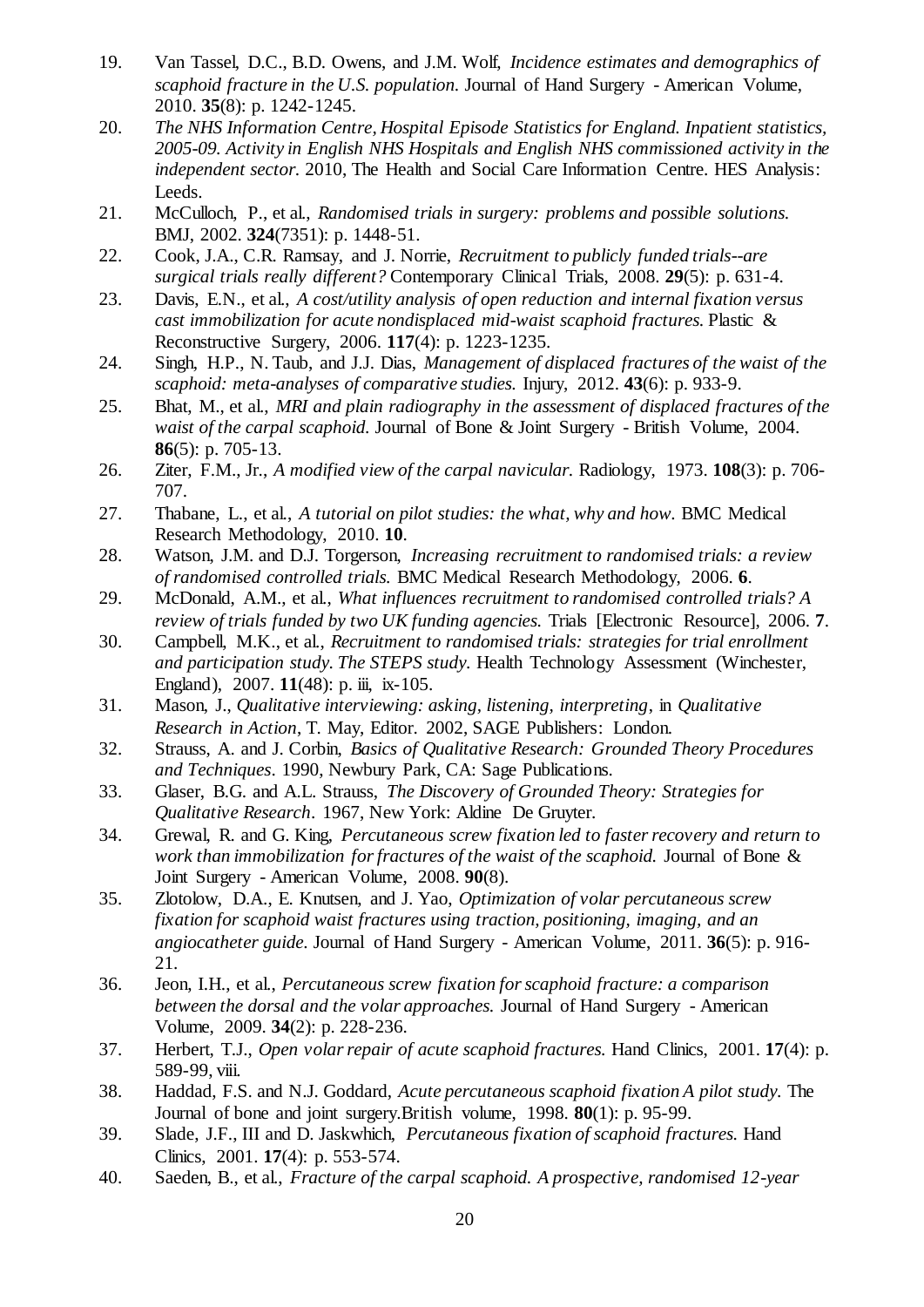*follow-up comparing operative and conservative treatment.* Journal of Bone & Joint Surgery - British Volume, 2001. **83**(2): p. 230-234.

- <span id="page-20-0"></span>41. Brueton, V.C., et al., *Strategies to improve retention in randomised trials: a Cochrane systematic review and meta-analysis.* BMJ open, 2014. **4**(2): p. e003821.
- <span id="page-20-1"></span>42. Schulz, K.F., D.G. Altman, and D. Moher, *CONSORT 2010 Statement: updated guidelines for reporting parallel group randomised trials.* BMJ, 2010. **340**.
- <span id="page-20-2"></span>43. MacDermid, J.C., *Development of a scale for patient rating of wrist pain and disability.* Journal of hand therapy : official journal of the American Society ofHand Therapists, 1996. **9**(2): p. 178-183.
- <span id="page-20-3"></span>44. Schwartz, D. and J. Lellouch, *Explanatory and pragmatic attitudes in therapeutical trials.* Journal of Clinical Epidemiology, 2009. **62**(5): p. 499-505.
- <span id="page-20-4"></span>45. Ware, J., Jr., M. Kosinski, and S.D. Keller, *A 12-Item Short-Form Health Survey: construction of scales and preliminary tests of reliability and validity.* Medical Care, 1996. **34**(3): p. 220-33.
- <span id="page-20-5"></span>46. Atroshi, I., et al., *Outcomes of endoscopic surgery compared with open surgery for carpal tunnel syndrome among employed patients: randomised controlled trial.* BMJ, 2006. **332**(7556).
- <span id="page-20-6"></span>47. Dias, J.J., *Definition of union after acute fracture and surgery for fracture nonunion of the scaphoid.* Journal of Hand Surgery [Br], 2001. **26**(4): p. 321-325.
- <span id="page-20-7"></span>48. Dias, J.J., et al., *Radiographic signs of union of scaphoid fractures An analysis of interobserver agreement and reproducibility.* The Journal of bone and joint surgery.British volume, 1988. **70**(2): p. 299-301.
- <span id="page-20-8"></span>49. Ty, J.M., S. Lozano-Calderon, and D. Ring, *Computed tomography for triage of suspected scaphoid fractures.* Hand, 2008. **3**(2): p. 155-158.
- <span id="page-20-9"></span>50. Lozano-Calderon, S., et al., *Diagnosis of scaphoid fracture displacement with radiography and computed tomography.* Journal of Bone & Joint Surgery - American Volume, 2006. **88**(12): p. 2695-2703.
- <span id="page-20-10"></span>51. Amirfeyz, R., et al., *Displaced scaphoid waist fractures: the use of a week 4 CT scan to predict the likelihood of union with nonoperative treatment.* Journal of Hand Surgery: European Volume, 2011. **36**(6): p. 498-502.
- 52. Singh, H.P., et al., *Partial union of acute scaphoid fractures.* Journal of Hand Surgery [Br], 2005. **30**(5): p. 440-445.
- 53. Smith, M.L., et al., *Using computed tomography to assist with diagnosis of avascular necrosis complicating chronic scaphoid nonunion.* Journal of Hand Surgery - American Volume, 2009. **34**(6): p. 1037-1043.
- <span id="page-20-11"></span>54. Forward, D.P., et al., *The clinical outcome of scaphoid fracture malunion at 1 year.* Journal of Hand Surgery: European Volume, 2009. **34**(1): p. 40-6.
- <span id="page-20-12"></span>55. Ring, D., et al., *Both scanning plane and observer affect measurements of scaphoid deformity.* Journal of Hand Surgery - American Volume, 2005. **30**(4): p. 696-701.
- <span id="page-20-13"></span>56. *Terminology for Hand Surgery*, I. Leslie, Editor. 1998, International Federation of Societies for Surgery of the Hand: London.
- <span id="page-20-14"></span>57. Crosby, C.A., M.A. Wehbé, and B. Mawr, *Hand strength: normative values.* The Journal of hand surgery, 1994. **19**(4): p. 665-670.
- 58. Hanten, W.P., et al., *Maximum grip strength in normal subjects from 20 to 64 years of age.* Journal of hand therapy : official journal of the American Society ofHand Therapists, 1999. **12**(3): p. 193-200.
- 59. Mathiowetz, V., et al., *Grip and pinch strength: normative data for adults.* Archives of Physical Medicine and Rehabilitation, 1985. **66**(2): p. 69-74.
- 60. Mathiowetz, V., et al., *Reliability and validity of grip and pinch strength evaluations.* The Journal of hand surgery, 1984. **9**(2): p. 222-226.
- <span id="page-20-15"></span>61. Mathiowetz, V., C. Rennells, and L. Donahoe, *Effect of elbow position on grip and key pinch strength.* The Journal of hand surgery, 1985. **10**(5): p. 694-697.
- <span id="page-20-16"></span>62. Trampisch, U.S., et al., *Optimal Jamar Dynamometer Handle Position to Assess Maximal*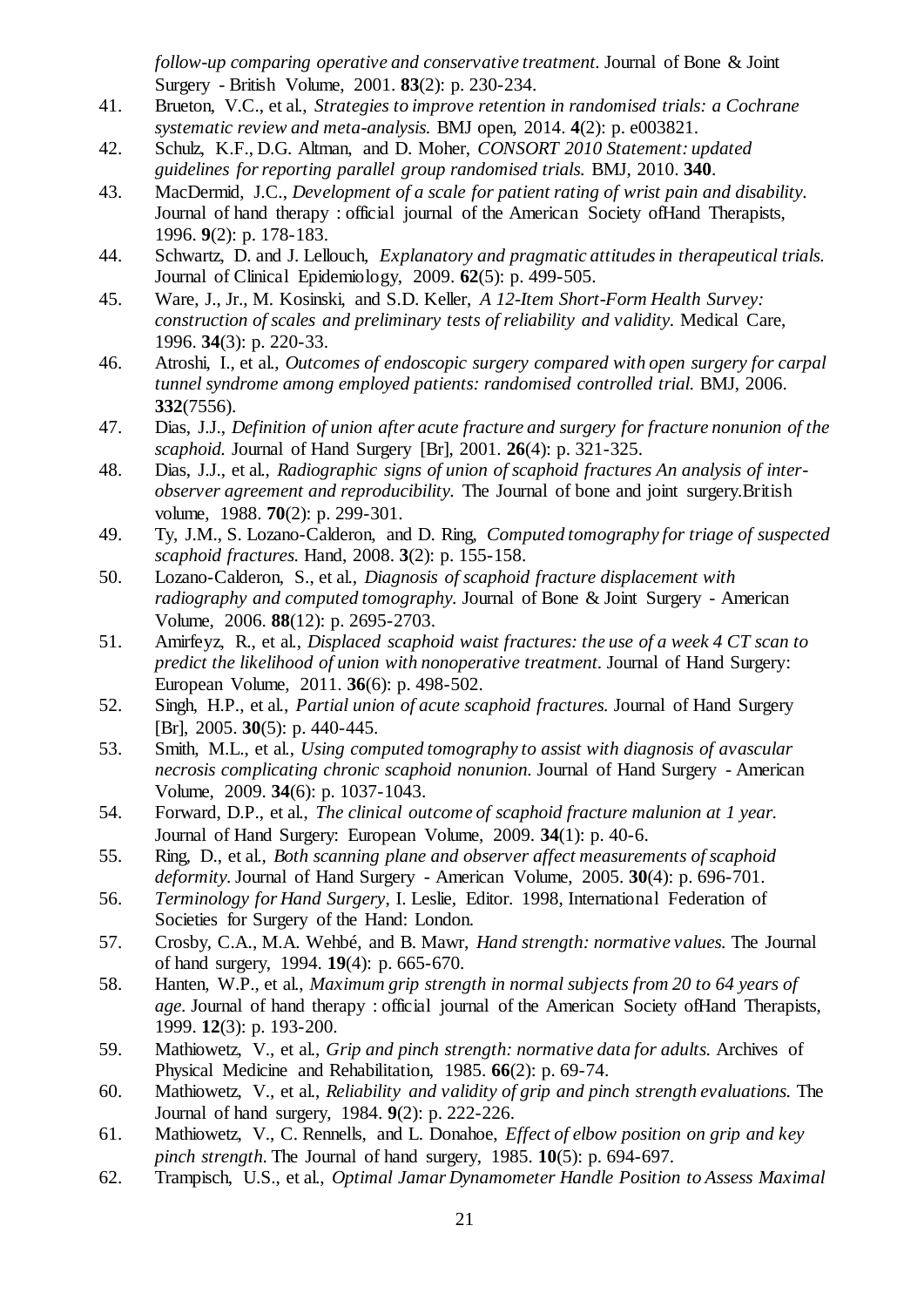*Isometric Hand Grip Strength in Epidemiological Studies.* The Journal of hand surgery, 2012. **37**(11): p. 2368-2373.

- <span id="page-21-0"></span>63. Beighton, P., L. Solomon, and C.L. Soskolne, *Articular mobility in an African population.* Annals of the Rheumatic Diseases, 1973. **32**(5): p. 413-8.
- <span id="page-21-1"></span>64. NICE, *Surgical site infection-Prevention and treatment of surgical site infection: CG74*, in *NICE Clinical Guideline*. 2008, National Institute of Clinical Excellence.
- <span id="page-21-2"></span>65. Dias, J.J., et al., *Clinical and radiological outcome of cast immobilisation versus surgical treatment of acute scaphoid fractures at a mean follow-up of 93 months.* Journal of Bone & Joint Surgery - British Volume, 2008. **90**(7): p. 899-905.
- <span id="page-21-3"></span>66. *Department of Health. NHS reference costs* 2011: London.
- <span id="page-21-4"></span>67. Curtis, L., *Unit costs of health and social care*. 2011, PSSRU: Kent.
- <span id="page-21-5"></span>68. *British National Formulary*. 2011, British Medical Association and the Royal Pharmaceutical Society of Great Britain: London.
- <span id="page-21-6"></span>69. Adamany, D.C., E.A. Mikola, and B.J. Fraser, *Percutaneous fixation of the scaphoid through a dorsal approach: an anatomic study.* Journal of Hand Surgery - American Volume, 2008. **33**(3): p. 327-331.
- <span id="page-21-7"></span>70. Kind, P., *The EuroQol instrument: An index of health-related quality of life*, in *Quality of life and pharmacoeconomics in clinical trials*, B. Spilker, Editor. 1996, Lippincott-Raven Philadelphia. p. 191-201.
- <span id="page-21-8"></span>71. Dolan, P., *Modeling valuations for EuroQol health states.* Medical care, 1997: p. 1095- 1108.
- <span id="page-21-9"></span>72. Kind, P., G. Hardman, and S. Macran, *UK population norms for EQ-5D.* Centre for Health Economics, University of York, 1999. **Discussion paper 172**.
- <span id="page-21-10"></span>73. Matthews, J., et al., *Analysis of serial measurements in medical research.* British Medical Journal, 1990. **300**(6719): p. 230-235.
- <span id="page-21-11"></span>74. Claxton, K.P. and M.J. Sculpher, *Using value of information analysis to prioritise health research: some lessons from recent UK experience.* Pharmacoeconomics, 2006. **24**(11): p. 1055-1068.
- <span id="page-21-12"></span>75. Fenwick, E., K. Claxton, and M. Sculpher, *Representing uncertainty: the role of cost effectiveness acceptability curves.* Health Economics, 2001. **10**(8): p. 779-787.
- <span id="page-21-13"></span>76. Briggs, A., et al., *Missing.... presumed at random: cost-analysis of incomplete data.* Health Economics, 2003. **12**(5): p. 377-392
- <span id="page-21-14"></span>77. Kline, R.B., *Principles and practice of structural equation modeling*. 2010, New York: The Guilford Press.
- <span id="page-21-15"></span>78. Pope, C., S. Ziebland, and N. Mays, *Qualitative research in health care. Analysing qualitative data.* BMJ, 2000. **320**(7227): p. 114-6.
- <span id="page-21-16"></span>79. Francis, J., et al., *What is an adequate sample size? Operationalising data saturation for theory-based interview studies.* Psychology & Health, 2010. **25**(10): p. 1229-1245.
- <span id="page-21-17"></span>80. Altman, R.D. and G.E. Gold, *Atlas of individual radiographic features in osteoarthritis, revised.* Osteoarthritis & Cartilage, 2007. **15 Suppl A**: p. A1-56.
- <span id="page-21-18"></span>81. Eastley, N., et al., *Union rates after proximal scaphoid fractures; meta-analyses and review of available evidence.* Journal of Hand Surgery (European Volume), 2012.
- 82. Singh, H.P. and J.J. Dias, *Scaphoid Fractures and other Carpal Injuries*, in *EFORT Textbook (Hand & Wrist section)*, G. Bentley, Editor. 2011, Springer: London.
- 83. Singh, H.K. and J.J. Dias, *Scaphoid Fractures.* Journal of Bone & Joint Surgery British Volume, 2011. **Focus On**: p. 1-7.
- 84. Ibrahim, T., et al., *Surgical versus nonsurgical treatment of acute minimally displaced and undisplaced scaphoid waist fractures: pairwise and network meta-analyses of randomized controlled trials.* Journal of Hand Surgery - American Volume, 2011. **36**(11): p. 1759-1768.e1.
- 85. Dias, J.J., *Scaphoid Fractures*, in *European Instructional Lectures*, G. Bentley, Editor. 2011, Springer: London. p. 107-132.
- 86. Dias, J., *Nonoperative treatment of Scaphoid Fractures*, in *The Scaphoid*, D.J. Slutsky and